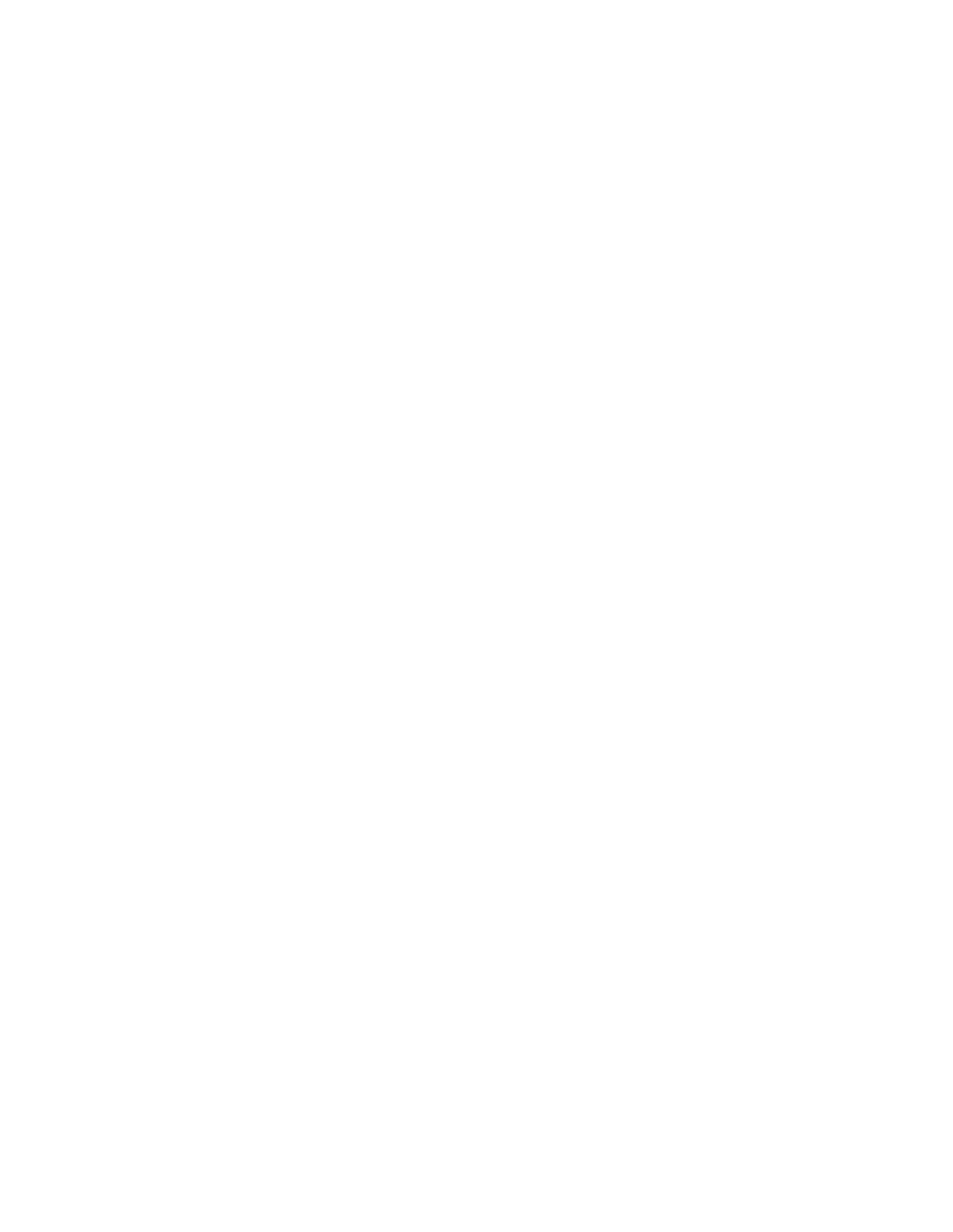| <b>Financial Statements</b> |  |
|-----------------------------|--|
|                             |  |
|                             |  |
|                             |  |
|                             |  |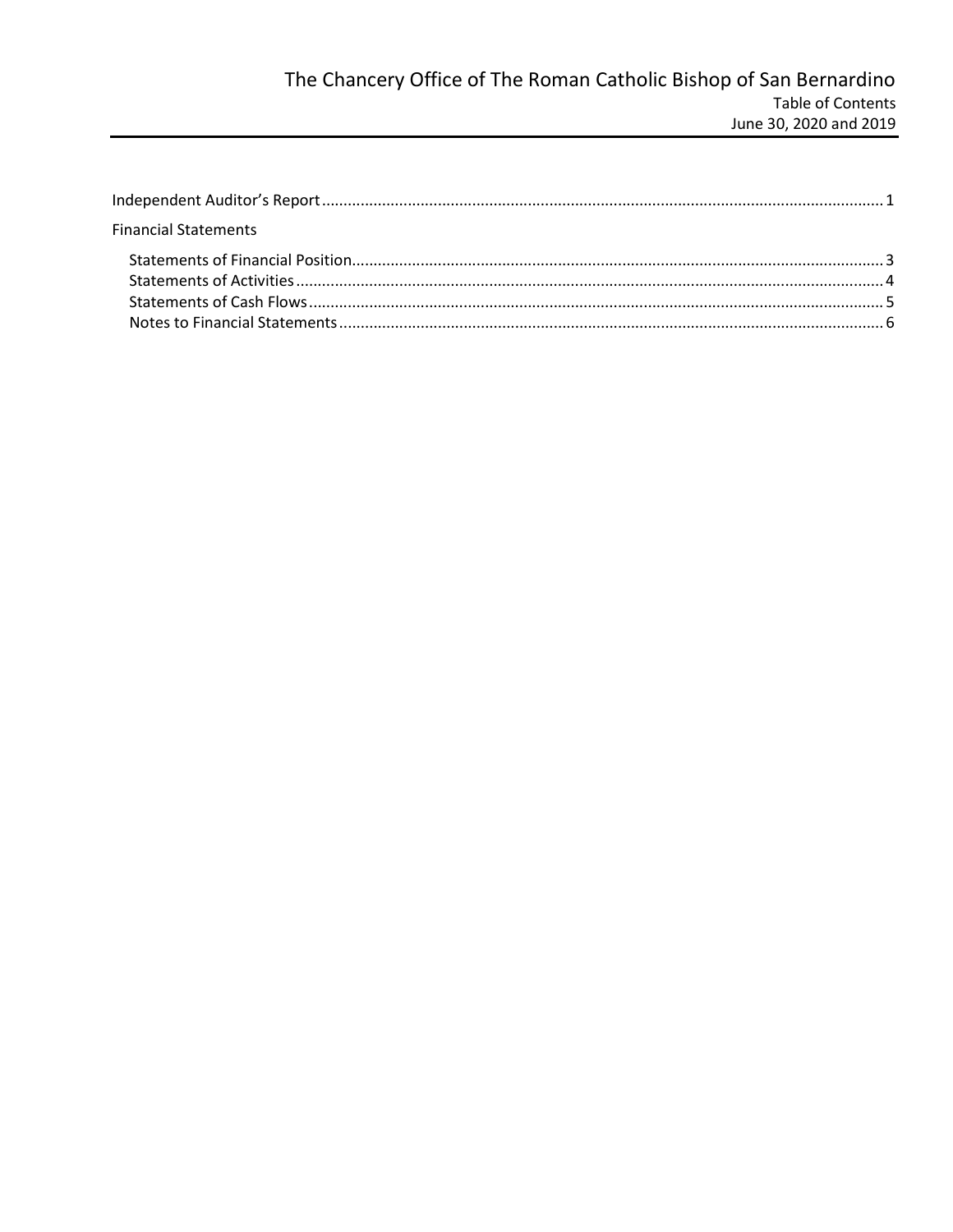# Independent Auditor's Report

To His Excellency the Most Reverend Gerald Barnes The Chancery Office of The Roman Catholic Bishop of San Bernardino, a Corporation Sole San Bernardino, California

#### Report on the Financial Statements

We have audited the accompanying financial statements of The Chancery Office of The Roman Catholic Bishop of San Bernardino (the Diocese) (a Corporation Sole), which comprise the statements of financial position as of June 30, 2020 and 2019, and the related statements of activities and cash flows for the years then ended, and the related notes to the financial statements.

#### Management's Responsibility for the Financial Statements

Management is responsible for the preparation and fair presentation of these financial statements in accordance with accounting principles generally accepted in the United States of America; this includes the design, implementation, and maintenance of internal control relevant to the preparation and fair presentation of financial statements that are free from material misstatement, whether due to fraud or error.

#### Auditor's Responsibility

Our responsibility is to express an opinion on these financial statements based on our audits. We conducted our audits in accordance with auditing standards generally accepted in the United States of America. Those standards require that we plan and perform the audit to obtain reasonable assurance about whether the financial statements are free from material misstatement.

An audit involves performing procedures to obtain audit evidence about the amounts and disclosures in the financial statements. The procedures selected depend on the auditor's judgment, including the assessment of the risks of material misstatement of the financial statements, whether due to fraud or error. In making those risk assessments, the auditor considers internal control relevant to the Diocese's preparation and fair presentation of the financial statements in order to design audit procedures that are appropriate in the circumstances, but not for the purpose of expressing an opinion on the effectiveness of the Diocese's internal control. Accordingly, we express no such opinion. An audit also includes evaluating the appropriateness of accounting policies used and the reasonableness of significant accounting estimates made by management, as well as evaluating the overall presentation of the financial statements.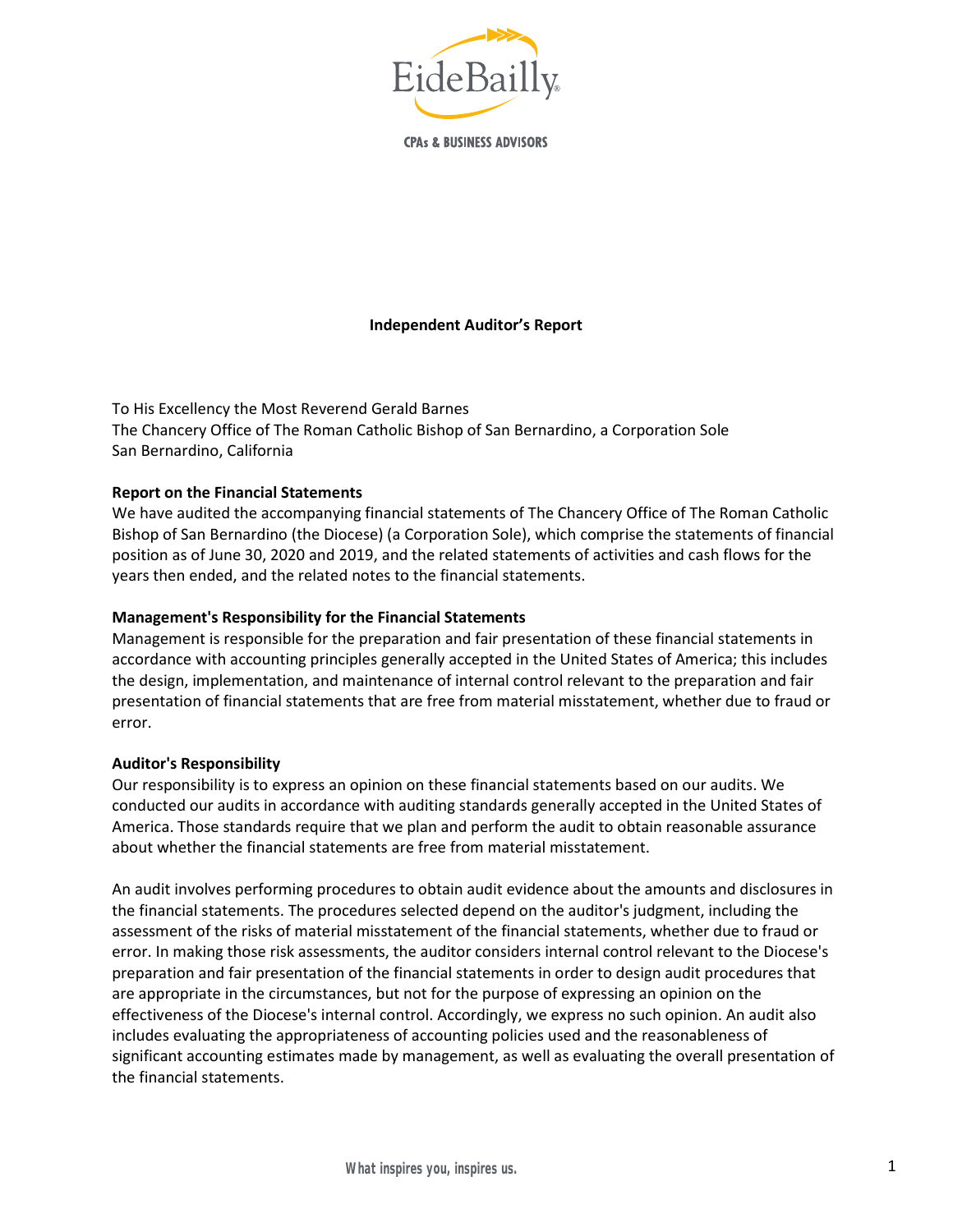We believe that the audit evidence we have obtained is sufficient and appropriate to provide a basis for our audit opinion.

#### Opinion

In our opinion, the financial statements referred to above present fairly, in all material respects, the financial position of The Chancery Office of The Roman Catholic Bishop of San Bernardino as of June 30, 2020 and 2019, and the changes in its net assets and its cash flows for the years then ended in accordance with accounting principles generally accepted in the United States of America.

Ede Sailly LLP

Rancho Cucamonga, California January 8, 2021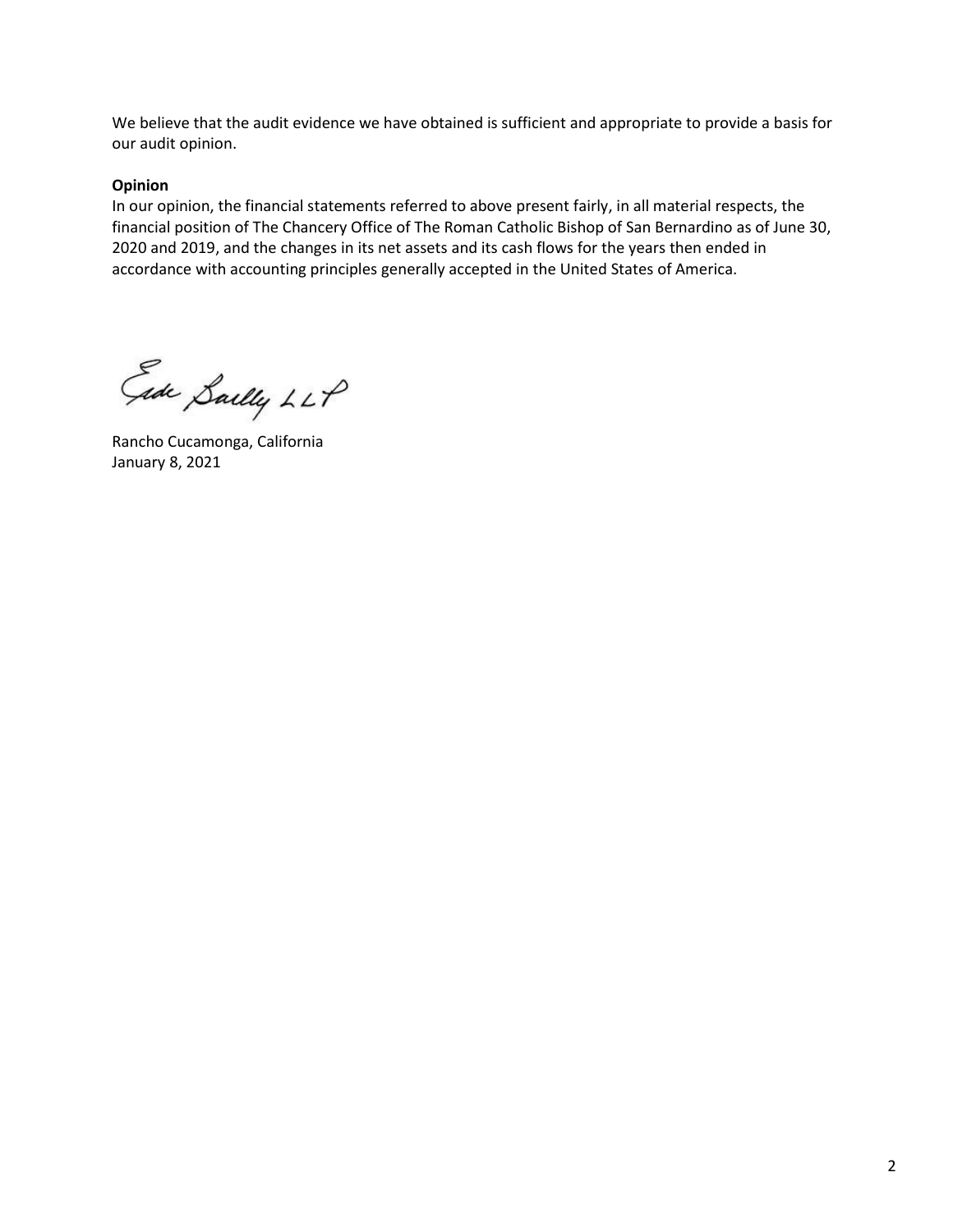|                                                     | 2020            | 2019            |
|-----------------------------------------------------|-----------------|-----------------|
| Assets                                              |                 |                 |
| Cash and cash equivalents                           | Ś.<br>7,215,593 | 4,128,666<br>S. |
| Investments                                         | 65,561,878      | 64,228,520      |
| Investments held in trust for others<br>Receivables | 28,032,911      | 26,593,705      |
| Accounts receivable, net                            | 5,355,766       | 2,744,420       |
| Notes receivable                                    | 4,449,997       | 4,770,463       |
| Deposits and prepaid expenses                       | 474,173         | 554,564         |
| Land, property, and equipment                       |                 |                 |
| (net of accumulated depreciation)                   | 15,785,513      | 13,891,532      |
| Total assets                                        | \$126,875,831   | \$116,911,870   |
| Liabilities and Net Assets                          |                 |                 |
| Liabilities                                         |                 |                 |
| Accounts payable and accrued expenses               | \$<br>4,907,277 | \$<br>1,000,226 |
| Refundable advance - PPP loan                       | 1,356,301       |                 |
| Deferred revenue                                    | 5,003           | 74,479          |
| Notes payable                                       | 5,173,971       | 6,321,259       |
| Funds held in trust for others                      | 28,032,911      | 26,593,705      |
| Accrued pension liability                           | 11,930,340      | 12,407,762      |
| Insurance reserves                                  | 250,000         | 250,000         |
| <b>Total liabilities</b>                            | 51,655,803      | 46,647,431      |
| <b>Net Assets</b>                                   |                 |                 |
| Net assets without donor restrictions               | 52,517,500      | 47,188,753      |
| Net assets without donor restrictions - designated  | 3,087,864       | 2,875,032       |
| Net assets with donor restrictions                  | 19,614,664      | 20,200,654      |
| Total net assets                                    | 75,220,028      | 70,264,439      |
| <b>Total Liabilities and Net Assets</b>             | \$126,875,831   | \$116,911,870   |
|                                                     |                 |                 |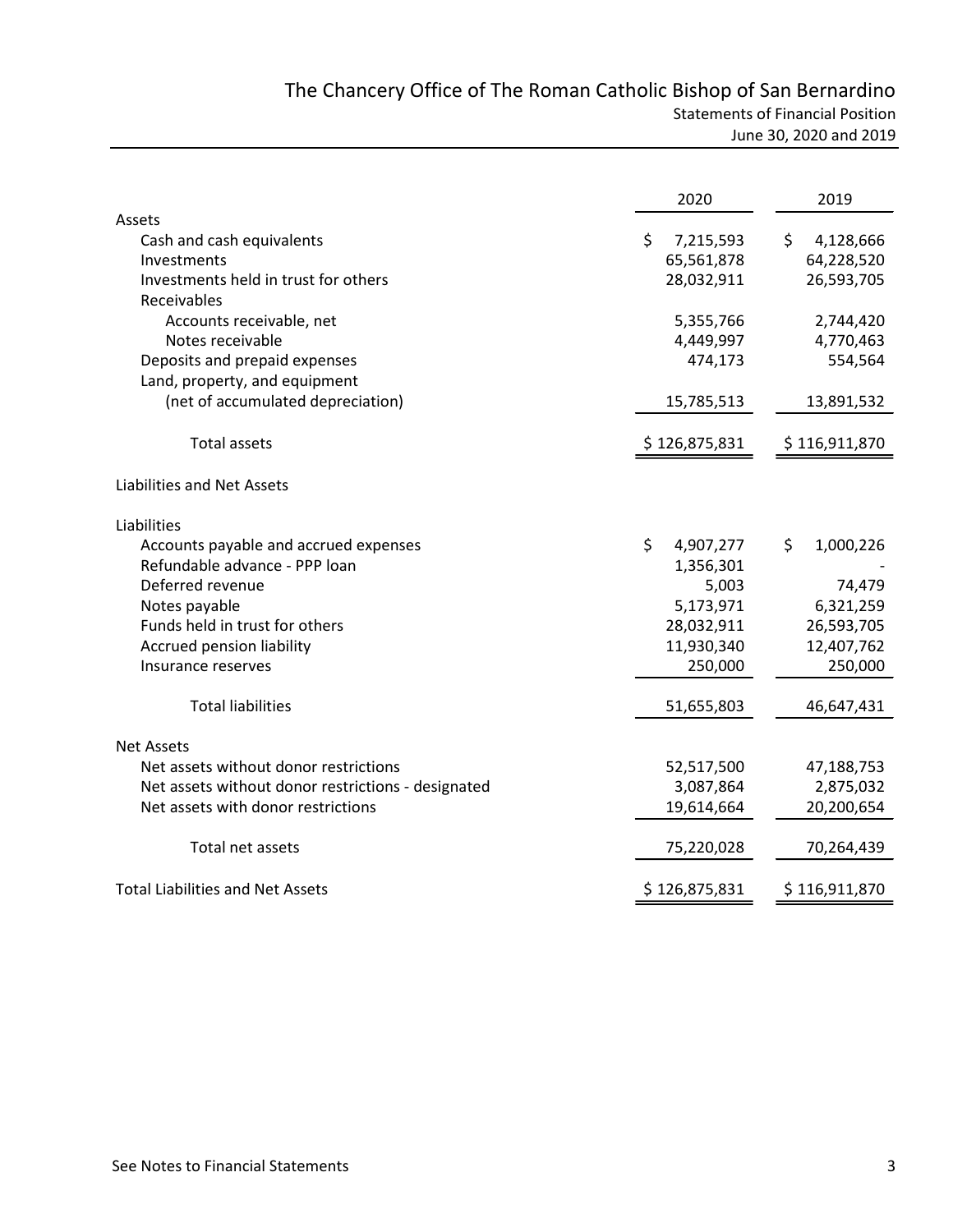# The Chancery Office of The Roman Catholic Bishop of San Bernardino Statements of Activities Years Ended June 30, 2020 and 2019

|                                          | 2020                                  |                    |                    | 2019               |                    |                  |  |  |  |
|------------------------------------------|---------------------------------------|--------------------|--------------------|--------------------|--------------------|------------------|--|--|--|
|                                          | Net assets without<br>Net assets with |                    | Net assets without |                    |                    |                  |  |  |  |
|                                          | donor restrictions                    | donor restrictions | Total              | donor restrictions | donor restrictions | Total            |  |  |  |
| Revenues                                 |                                       |                    |                    |                    |                    |                  |  |  |  |
| Gifts, bequests, and collections         | 3,740,102<br>Ś                        | Ś.<br>1,207,741    | Ś.<br>4,947,843    | Ŝ.<br>1,787,851    | Ś.<br>1,903,931    | Ś.<br>3,691,782  |  |  |  |
| Assessments                              | 9,612,745                             |                    | 9,612,745          | 9,426,049          |                    | 9,426,049        |  |  |  |
| Diocesan development fund subsidy        | 4,320,000                             |                    | 4,320,000          | 4,308,600          |                    | 4,308,600        |  |  |  |
| Fees and expense reimbursements          | 1,998,346                             |                    | 1,998,346          | 2,524,598          | 84,195             | 2,608,793        |  |  |  |
| Insurance premiums                       | 6,831,294                             |                    | 6,831,294          | 6,358,628          | 36,315             | 6,394,943        |  |  |  |
| Investment income used for operations    | 2,197,968                             |                    | 2,197,968          | 1,847,976          |                    | 1,847,976        |  |  |  |
| Interest/dividend income                 | 71,121                                |                    | 71,121             | 389,166            |                    | 389,166          |  |  |  |
| Endowment payout                         | 569,927                               |                    | 569,927            | 559,491            |                    | 559,491          |  |  |  |
| Grant income                             | 297,801                               | 229,605            | 527,406            | 154,184            | 274,875            | 429,059          |  |  |  |
| Other income                             | 327,159                               |                    | 327,159            | 337,056            |                    | 337,056          |  |  |  |
| Net assets released from restrictions    | 1,128,915                             | (1, 128, 915)      |                    | 1,648,623          | (1,648,623)        |                  |  |  |  |
| Total revenues                           | 31,095,378                            | 308,431            | 31,403,809         | 29,342,222         | 650,693            | 29,992,915       |  |  |  |
| Expenses                                 |                                       |                    |                    |                    |                    |                  |  |  |  |
| Program services                         |                                       |                    |                    |                    |                    |                  |  |  |  |
| Pastoral services                        | 5,136,613                             |                    | 5,136,613          | 5,174,798          |                    | 5,174,798        |  |  |  |
| Education                                | 2,944,157                             |                    | 2,944,157          | 3,370,357          |                    | 3,370,357        |  |  |  |
| Religious personnel development          | 2,292,847                             |                    | 2,292,847          | 2,423,076          |                    | 2,423,076        |  |  |  |
| Ministries and social services           | 3,549,303                             |                    | 3,549,303          | 3,758,631          |                    | 3,758,631        |  |  |  |
| Grants and donations                     | 1,062,036                             |                    | 1,062,036          | 1,564,725          |                    | 1,564,725        |  |  |  |
| General and administrative services      |                                       |                    |                    |                    |                    |                  |  |  |  |
| Diocesan administration                  | 5,715,050                             |                    | 5,715,050          | 4,934,066          |                    | 4,934,066        |  |  |  |
| Insurance premiums and benefits          | 7,263,388                             |                    | 7,263,388          | 7,030,116          |                    | 7,030,116        |  |  |  |
| Fundraising                              | 1,012,619                             |                    | 1,012,619          | 954,313            |                    | 954,313          |  |  |  |
| Total expenses                           | 28,976,013                            |                    | 28,976,013         | 29,210,082         |                    | 29,210,082       |  |  |  |
| <b>Excess of Revenues over Expenses</b>  | 2,119,365                             | 308,431            | 2,427,796          | 132,140            | 650,693            | 782,833          |  |  |  |
| Other Changes in Net Assets              |                                       |                    |                    |                    |                    |                  |  |  |  |
| Investment income not used in operations | 4,059,092                             | (894, 421)         | 3,164,671          | 4,175,287          | 381,215            | 4,556,502        |  |  |  |
| Sale of property                         |                                       |                    |                    | 307,514            |                    | 307,514          |  |  |  |
| Loss on legal settlements                | (1, 114, 300)                         |                    | (1, 114, 300)      |                    |                    |                  |  |  |  |
| Actuarial adjustment - pension plan      | 477,422                               |                    | 477,422            | (6, 274)           |                    | (6, 274)         |  |  |  |
| Total other changes in net assets        | 3,422,214                             | (894, 421)         | 2,527,793          | 4,476,527          | 381,215            | 4,857,742        |  |  |  |
| Change in Net Assets                     | 5,541,579                             | (585,990)          | 4,955,589          | 4,608,667          | 1,031,908          | 5,640,575        |  |  |  |
| Net Assets, Beginning of Year            | 50,063,785                            | 20,200,654         | 70,264,439         | 45,455,118         | 19,168,746         | 64,623,864       |  |  |  |
| Net Assets, End of Year                  | 55,605,364                            | 19,614,664         | 75,220,028         | 50,063,785         | 20,200,654         | 70,264,439<br>Ŝ. |  |  |  |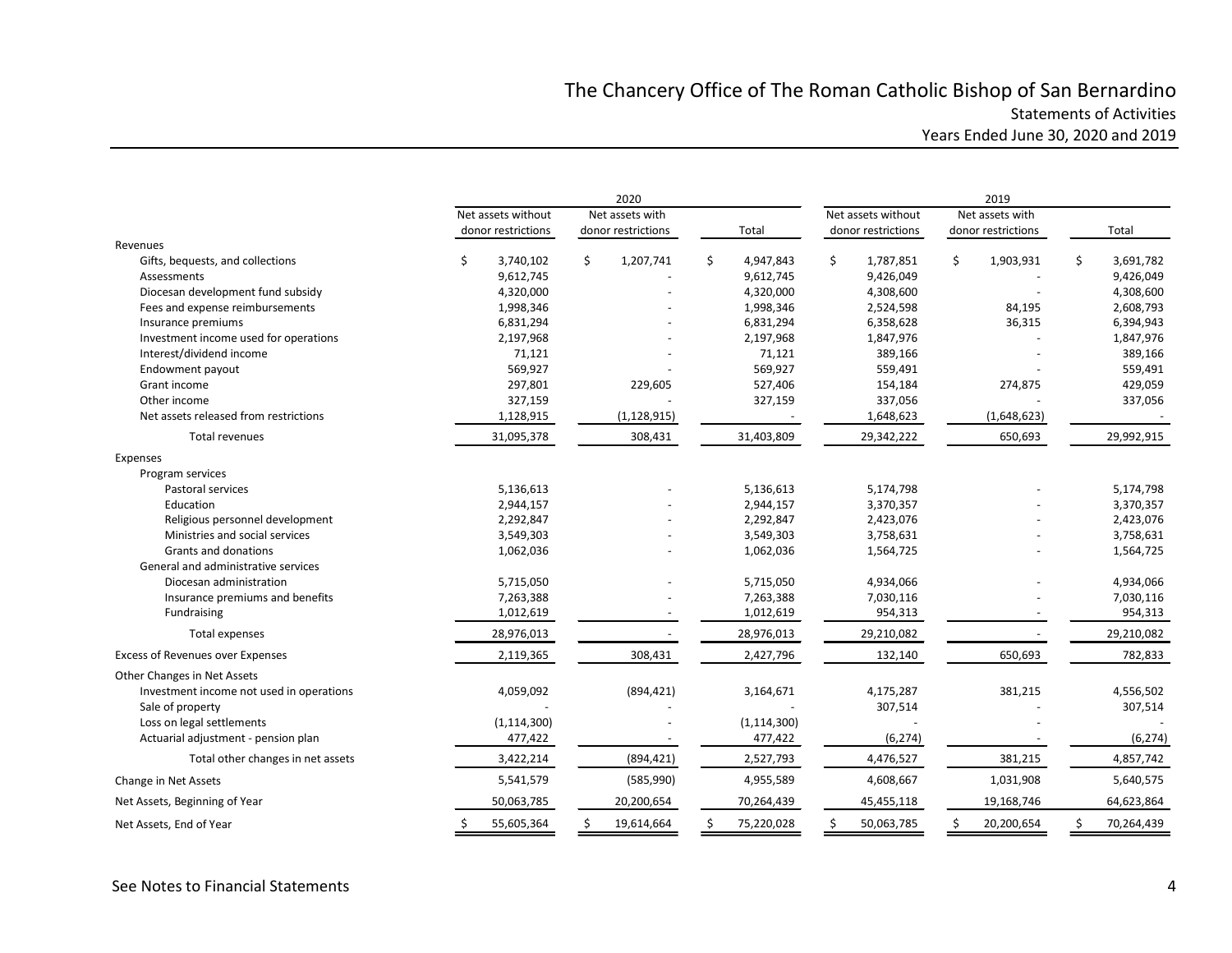# The Chancery Office of The Roman Catholic Bishop of San Bernardino Statements of Cash Flows

| Years Ended June 30, 2020 and 2019 |
|------------------------------------|
|                                    |

|                                                                            |                     | 2020          |    | 2019          |
|----------------------------------------------------------------------------|---------------------|---------------|----|---------------|
| <b>Operating Activities</b>                                                |                     |               |    |               |
| Change in net assets                                                       | \$                  | 4,955,589     | \$ | 5,640,575     |
| Adjustments to reconcile change in net assets                              |                     |               |    |               |
| to net cash flows from operating activities                                |                     |               |    |               |
| Depreciation expense                                                       |                     | 820,969       |    | 628,692       |
| Unrealized gains on investments                                            |                     | (5,817,871)   |    | (7,056,481)   |
| Realized gains on investments                                              |                     | (655,097)     |    | (88,998)      |
| Contributions restricted for long-term purposes                            |                     | (381, 238)    |    | (582, 981)    |
| Change in assets and liabilities                                           |                     |               |    |               |
| Accounts receivable                                                        |                     | (2,611,346)   |    | (619, 865)    |
| Deposits and prepaid expenses                                              |                     | 80,391        |    | 36,155        |
| Accounts payable and accrued expenses                                      |                     | 3,907,051     |    | (39, 679)     |
| Funds held for others                                                      |                     | 1,439,206     |    | 1,986,760     |
| Refundable advance - PPP loan                                              |                     | 1,356,301     |    |               |
| Deferred revenue                                                           |                     | (69, 476)     |    | 9             |
| Pensions                                                                   |                     | (477, 422)    |    | 6,274         |
| Net Cash from Operating Activities                                         |                     | 2,547,057     |    | (89, 539)     |
| <b>Investing Activities</b>                                                |                     |               |    |               |
| Purchase of land, property, and equipment                                  |                     | (2,714,950)   |    | (2,858,629)   |
| Proceeds from sale of property                                             |                     |               |    | 307,514       |
| Disbursement of notes and loans receivable                                 |                     | (12, 310)     |    | (564, 718)    |
| Collections on notes and loans receivable                                  |                     | 332,776       |    | 128,476       |
| Changes in investments and funds on deposit                                |                     | 3,700,404     |    | 4,398,384     |
| Net Cash from Investing Activities                                         |                     | 1,305,920     |    | 1,411,027     |
| <b>Financing Activities</b>                                                |                     |               |    |               |
| Collection of contributions restricted for long-term purposes              |                     | 381,238       |    | 582,981       |
| Payments on notes and loans payable                                        |                     | (1, 147, 288) |    | (1, 174, 627) |
| Net Cash from Financing Activities                                         |                     | (766, 050)    |    | (591, 646)    |
| Net Change in Cash and Cash Equivalents                                    |                     | 3,086,927     |    | 729,842       |
| Cash and Cash Equivalents, Beginning of Year                               |                     | 4,128,666     |    | 3,398,824     |
| Cash and Cash Equivalents, End of Year                                     | S                   | 7,215,593     | Ş  | 4,128,666     |
|                                                                            |                     |               |    |               |
| Supplemental Disclosure of Cash Flow Information<br>Cash paid for interest | $\ddot{\bm{\zeta}}$ | 199,966       | Ş  | 249,010       |
|                                                                            |                     |               |    |               |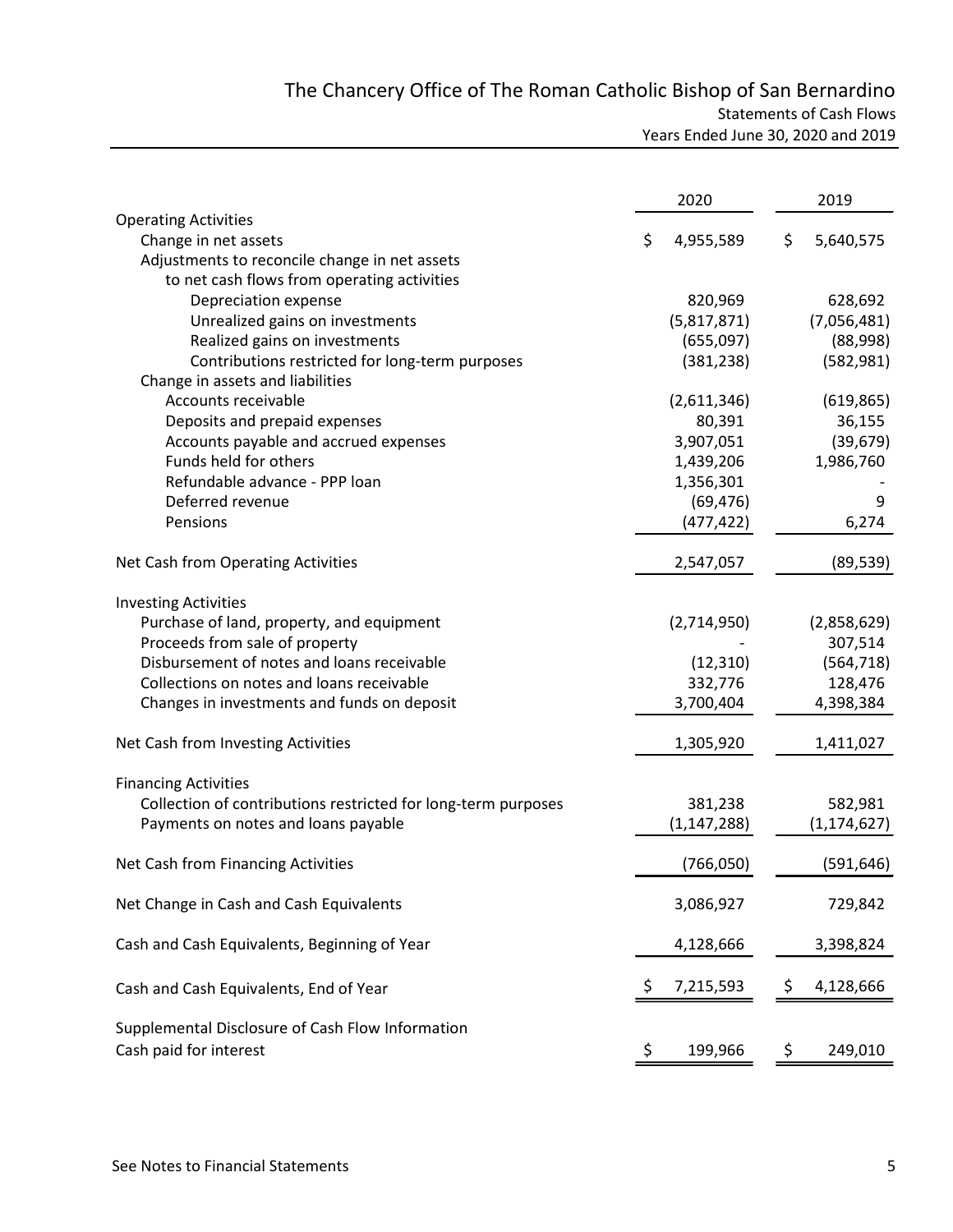# Note 1 - Nature of Organization and Summary of Significant Accounting Policies

# Organization

The Roman Catholic Bishop of San Bernardino, also known as the Diocese of San Bernardino (the Diocese), is a nonprofit corporation established under the laws of the State of California, and operates as a religious organization. The Diocese is exempt from Federal and State income tax under provisions of Section 501(c) of the Internal Revenue Code as a member of group exemption number 928 and Section 23701d of the California Revenue and Taxation Code as a religious organization. The primary purpose of the accounting and reporting of financial information is for resources received and applied rather than the determination of net income.

The Chancery Office of The Roman Catholic Bishop (RCB) of San Bernardino, a Corporation Sole, is supported primarily through assessments to parishes under the direction of the Bishop and contributions.

#### Financial Statement Presentation

The financial statements have been prepared on the accrual basis of accounting in accordance with Accounting Principles and Reporting Practices for Churches and Church-Related Organizations, adopted by the National Conferences of Catholic Bishops, and in accordance with accounting principles generally accepted in the United States of America.

The accompanying financial statements include the assets, liabilities, and operations of departments for which the Chancery Office, also called the Diocesan Pastoral Center (DPC or Diocese) of The Roman Catholic Bishop of San Bernardino, maintains direct operational control. The financial statements do not include the assets, liabilities, and operations of the parishes or any other affiliated organization under the jurisdiction of the Bishop, except for transactions with the DPC as reflected in the records of the DPC.

#### Net Asset Categories

The accompanying financial statements present information regarding the Diocese's financial position and results of activities according to the following net asset categories:

- Net assets without donor restrictions include all support that is not subject to donor-imposed restrictions. Property and equipment include all long-lived assets and renewal and replacement funds net of related liabilities.
- Net assets with donor restrictions include gifts and income subject to donor (or certain grantor) restrictions. Some donor-imposed (or grantor) restrictions are temporary in nature, such as those that will be met by the passage of time or other events specified by the donor. Other donor restrictions are perpetual in nature, where the donor stipulates that resources be maintained in perpetuity. The Diocese reports contributions restricted by donors as increases in net assets with donor restrictions if they are received with donor stipulations that limit the use of the donated assets. When a donor restriction expires, that is, when a stipulated time restriction ends, or purpose restriction is accomplished, net assets with donor restrictions are reclassified to net assets without donor restrictions and reported in the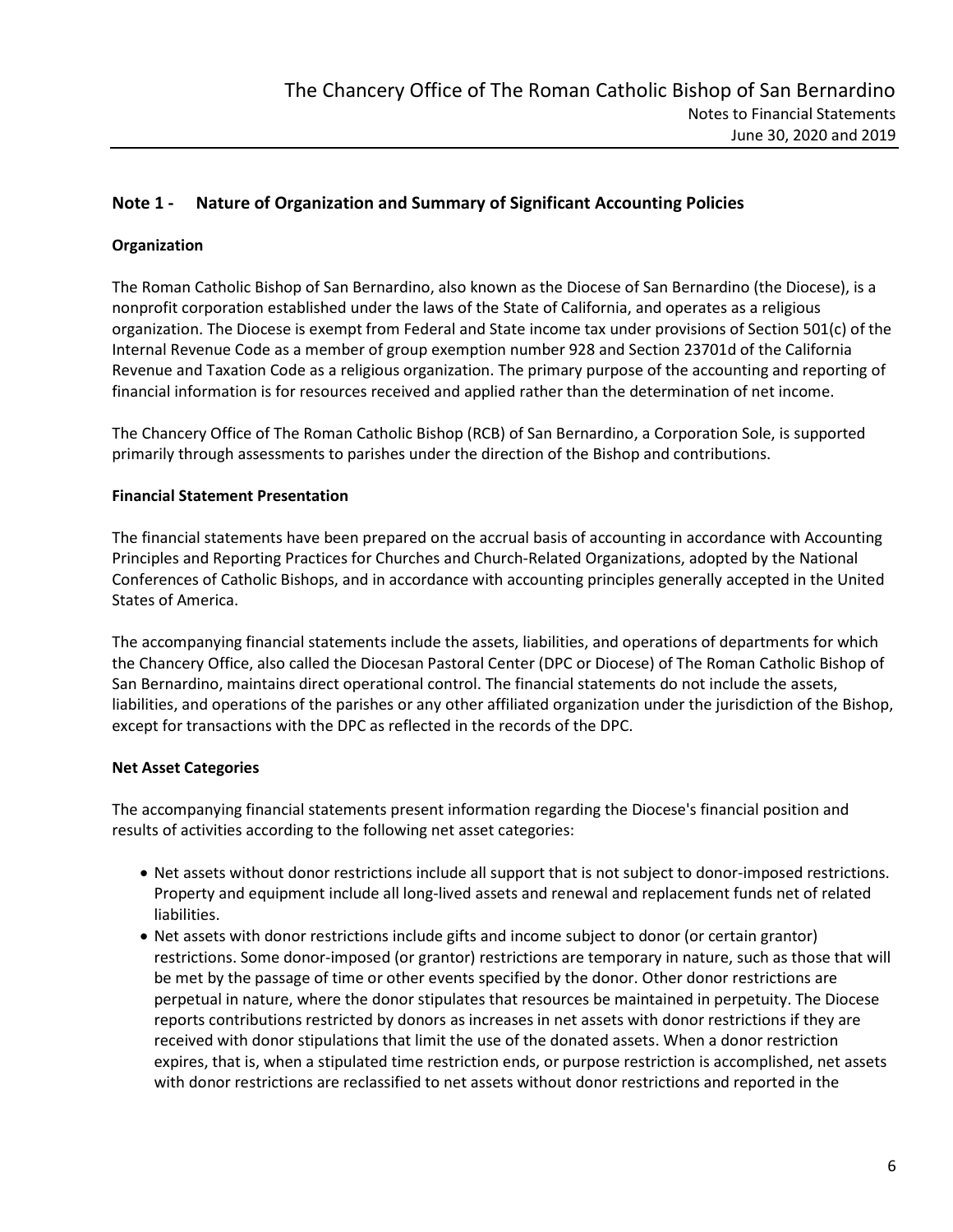statements of activities as net assets released from restrictions. It is also the Diocese's policy to release the restrictions on gifts of cash or other assets received for the acquisitions of long-lived assets when the long-lived assets are placed into service.

#### Operational Revenue

Parish assessments are recognized and recorded as unrestricted revenues in the year the assessments are levied to the parishes. Other Diocesan revenue sources include the annual Diocesan Development Fund subsidy, insurance premiums, and fees for other services, which are recognized and recorded as unrestricted revenues in the year in which the activity or services are rendered.

# Accounts Receivable

Accounts receivable represent amounts due from various parishes and other institutions within the Diocese for parish assessments, services fees, insurance, property taxes, and other fees, which are believed to be fully collectible unless an entity experiences a material adverse change in its ability to meet its financial obligations to the Diocese. An allowance for doubtful accounts, which as of June 30, 2020 and 2019, amounted to \$1,041,537 and \$820,815, respectively, has been calculated based on an aging of outstanding invoices.

# **Contributions**

Contributions are measured at their fair value at the date of contribution and are recognized in the period received and are reported as increases in the appropriate category of net assets: net assets without donor restrictions or net assets with donor restrictions depending on the existence and/or nature of any donor restrictions.

#### Grants and Contracts

Revenues from grants and contracts are reported as increases in unrestricted net assets as allowable expenditures under such agreements are incurred.

#### Investment Return

Investment income and realized and unrealized gains and losses are recorded and reported as increases or decreases to the appropriate net asset category.

# Expense Recognition

Expenses are generally reported as decreases in net assets without donor restrictions. The financial statements present expenses by functional classification in accordance with the overall mission of the Diocese.

#### Allocation of Certain Expenses

The statement of activities presents expenses by functional classification. Depreciation and the cost of operation and maintenance of facilities are allocated to functional categories based on building square footage dedicated to that specific function.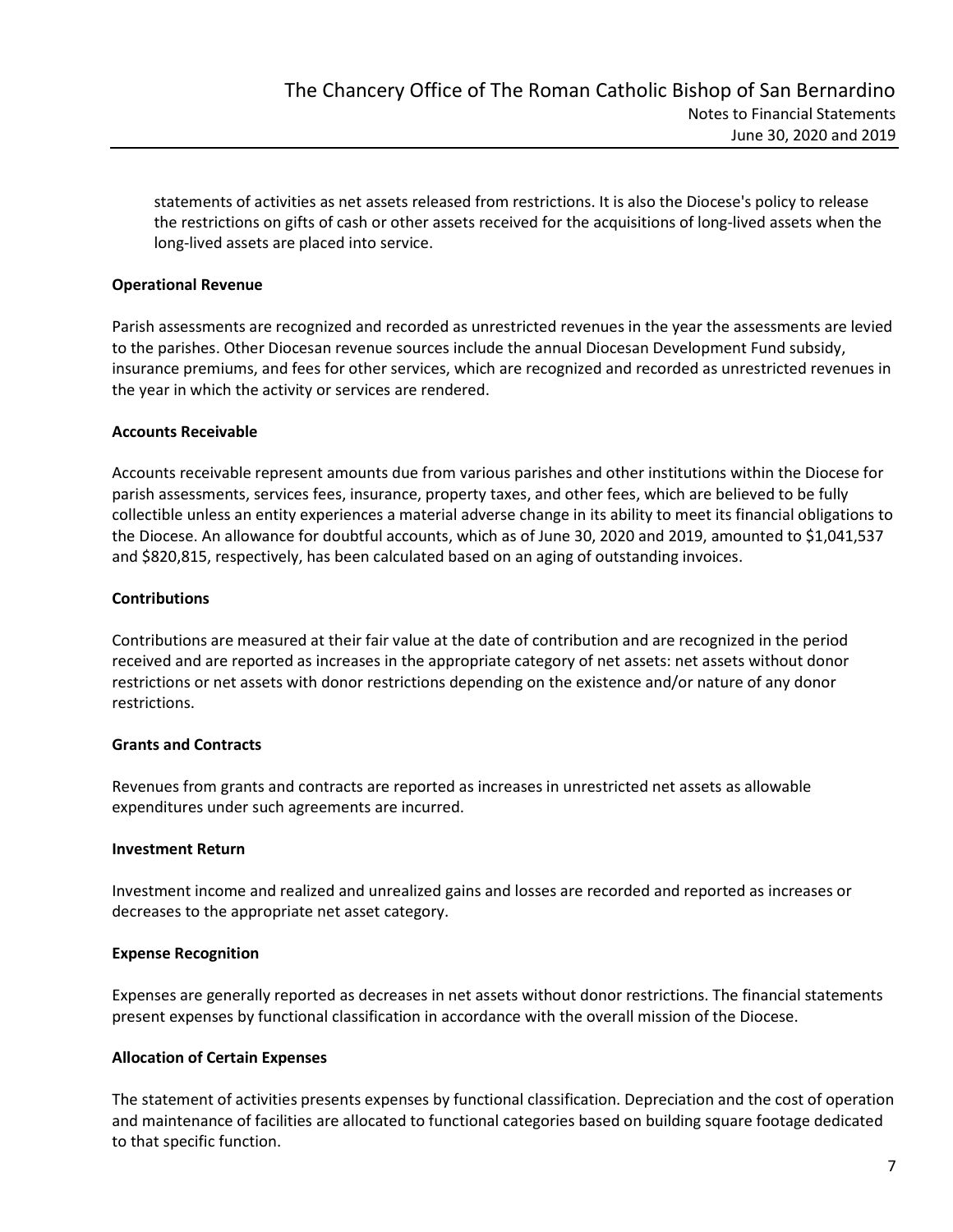# Use of Estimates

The preparation of financial statements in conformity with accounting principles generally accepted in the United States of America requires management to make estimates and assumptions that affect certain reported amounts and disclosures. Accordingly, actual results could differ from those estimates.

# Cash and Cash Equivalents

For purposes of the statements of cash flows, the Diocese considers all highly liquid investments available for current use with an initial maturity of three months or less to be cash.

# Concentration of Credit Risk

The Diocese maintains cash and investment balances at banks in excess of Federal Deposit of Insurance Corporation (FDIC) and Securities Investor Protection Corporation (SPIC) limits. Deposit concentration risk is managed by placing cash and investment balances with financial institutions believed by the Diocese to be creditworthy. Management believes credit risk is limited.

# **Investments**

Where permitted by gift agreement and/or applicable Diocesan policies, the Diocese pools investments for management purposes. The remainder of investments is managed as separate investments. Cash equivalents are resources invested in money market funds, including any such investments held by external investment managers. Marketable securities are reported at fair market value, except for real estate investments, trust deed loans, and other miscellaneous assets, which are stated at cost.

The cost of securities sold is determined by the average cost method and is used to compute realized gains and losses. Unrealized gains and losses reflect the changes in the market values of investments from the prior year. Investment income and gains and losses on investments are reported as increases or decreases in unrestricted net assets unless their use is restricted by explicit donor stipulation. The date of record for investments is the trade date.

Investments in marketable securities with readily determinable fair values and all investments in debt securities are valued at their fair values in the statement of financial position. Unrealized gains and losses are included in the change in net assets on the statement of activities. Realized gains and losses are also recorded on the statement of activities.

# Endowment Funds

The Diocese has interpreted the California Uniform Prudent Management of Institutional Funds Act (UPMIFA) as requiring the preservation of the fair value of the original gift as of the date of the donor-restricted endowment funds, unless there are explicit donor stipulations to the contrary. At June 30, 2020 and 2019, there were no such donor stipulations. As a result of this interpretation, the Diocese retains in perpetuity (a) the original value of initial and subsequent gift amounts donated to the Endowment and (b) any accumulations to the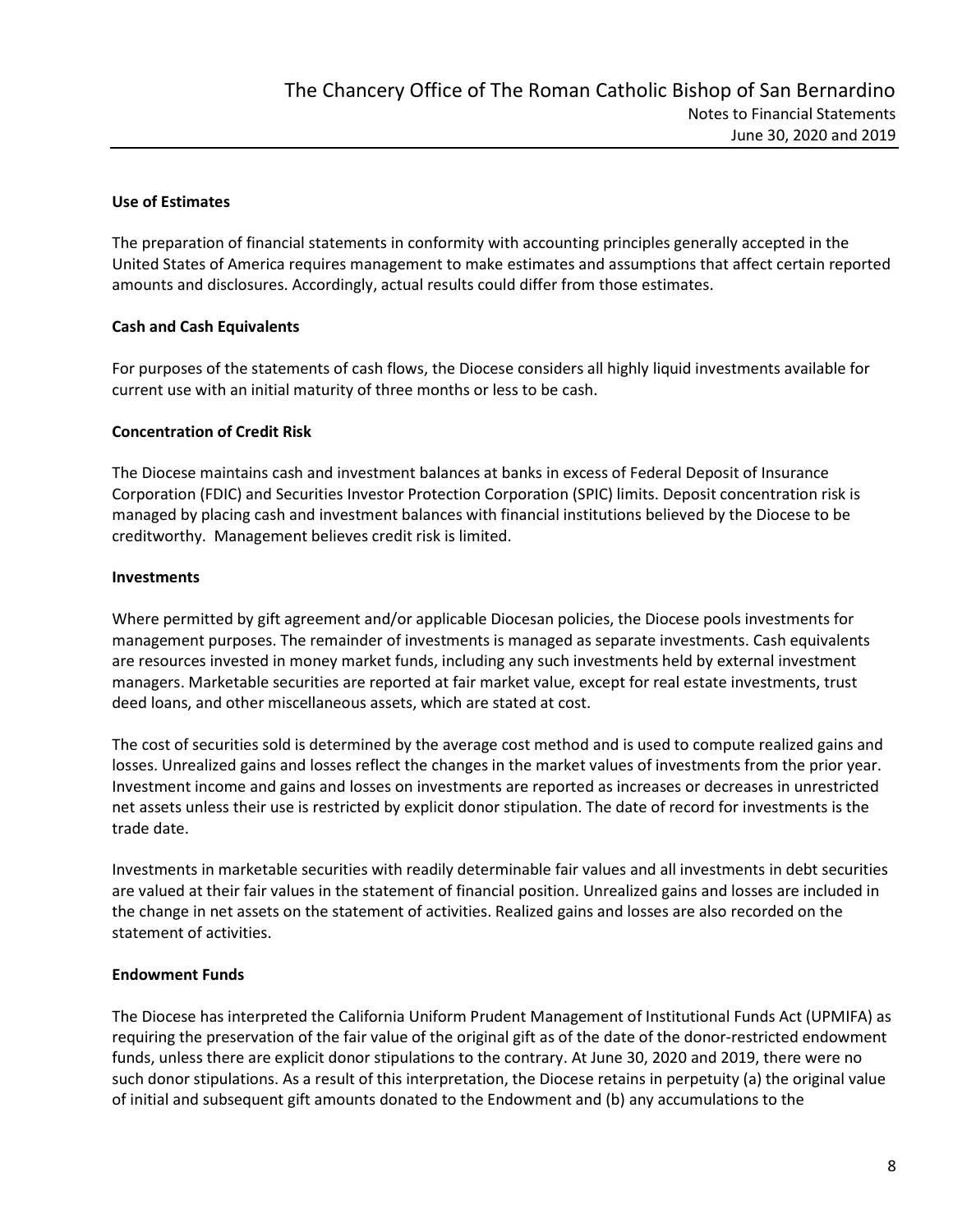Endowment made in accordance with the direction of the applicable donor gift instrument at the time the accumulation is added. Donor-restricted amounts not retained in perpetuity are subject to appropriation for expenditure in a manner consistent with the standard of prudence prescribed by UPMIFA. The following factors are considered in making a determination to appropriate or accumulate donor-restricted endowment funds:

- 1. The duration and preservation of the fund
- The mission of the Diocese and the purpose of the donor-restricted endowment fund
- 3. General economic conditions
- 4. The possible effect of inflation and/or deflation
- The expected total return from income and the appreciation of investments
- 6. Other resources of the Diocese
- 7. The investment policy of the Diocese

#### Management of Catholic Foundation Pooled Investment Funds

The investment objectives of the Catholic Foundation endowment funds is to grow the funds over the long run and have earnings through a combination of investment income and capital appreciation, a rate of return (timeweighted total return) in excess of the benchmarks established for the medium (three years) and long-term (five years).

The endowment fund has a spending policy of appropriating 4.25 percent of the average of the three previous years ending fair market value.

#### Fair Value Measurement of Investment Assets

Certain assets are reported at fair value in the consolidated financial statements. Fair value is the price that would be received to sell an asset in an orderly transaction in the principal, or most advantageous, market at the measurement date under current market conditions regardless of whether that price is directly observable or estimated using another valuation technique. Inputs used to determine fair value refer broadly to the assumptions that market participants would use in pricing the asset, including assumptions about risk. Inputs may be observable or unobservable. Observable inputs are inputs that reflect the assumptions market participants would use in pricing the asset based on market data obtained from sources independent of the reporting entity. Unobservable inputs are inputs that reflect the Diocese's own assumptions about the assumptions market participants would use in pricing the asset or liability based on the best information available. A three-tier hierarchy categorizes the inputs as follows:

Level 1 - Quoted prices (unadjusted) in active markets for identical assets or liabilities that can be accessed at the measurement date.

Level 2 - Inputs other than quoted prices included within Level 1 that are observable for the asset or liability, either directly or indirectly. These include quoted prices for similar assets or liabilities in active markets, quoted prices for identical or similar assets or liabilities in markets that are not active, inputs other than quoted prices that are observable for the asset or liability, and market-corroborated inputs.

Level 3 - Unobservable inputs for the asset or liability. In these situations, inputs are developed using the best information available in the circumstances.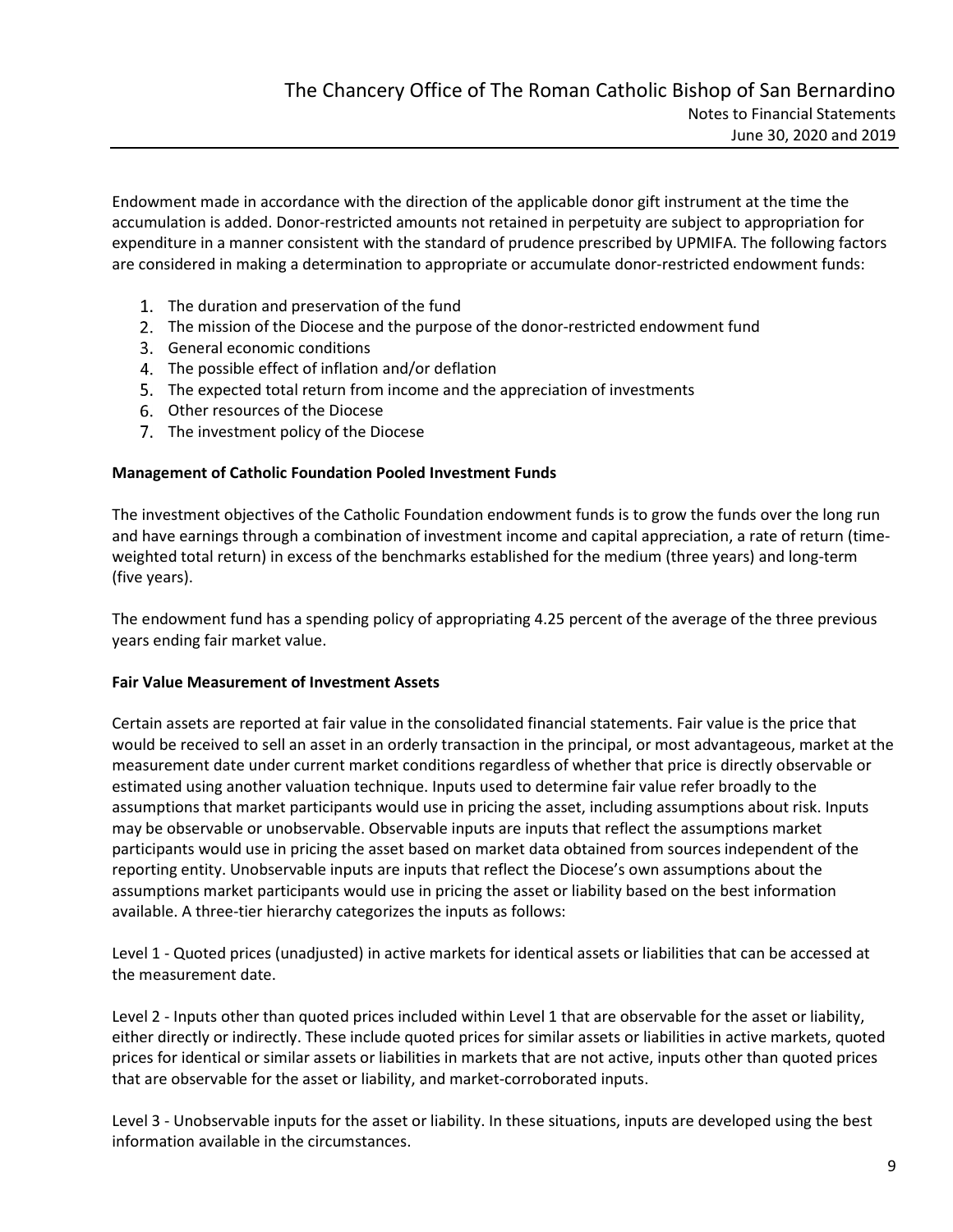In some cases, the inputs used to measure the fair value of an asset might be categorized within different levels of the fair value hierarchy. In those cases, the fair value measurement is categorized in its entirety in the same level of the fair value hierarchy as the lowest level input that is significant to the entire measurement. Assessing the significance of a particular input to entire measurement requires judgment, taking into account factors specific to the asset. The categorization of an asset within the hierarchy is based upon the pricing transparency of the asset and does not necessarily correspond to the Diocese's assessment of the quality, risk, or liquidity profile of the asset or liability.

# Property and Equipment

Property and equipment are recorded at cost for purchased assets and appraised fair value for contributed assets. The assets are depreciated over their useful lives. The Diocese capitalizes land at the purchase cost or donated fair value, buildings at the purchase cost or construction cost. Capitalization for other assets includes equipment with an initial value in excess of \$5,000 and building, leasehold or land improvements with an initial value in excess of \$50,000; anything less is expensed in the current period. The straight-line method of depreciation is used for all depreciable assets. The estimated useful lives range from seven years to thirty years.

# Related Parties

Substantial portions of the Diocesan transactions are with affiliated parishes and other religious organizations.

#### Change in Accounting Principle

In June 2018, FASB issued ASU 2018-08, Not-for-Profit Entities (Topic 958): Clarifying the Scope and the Accounting Guidance for Contributions Received and Contributions Made (ASU 2018-08). ASU 2018-08 clarifies how a not-for-profit entity determines whether a resource provider is participating in an exchange transaction or a contribution, helps an entity to evaluate whether contributions are considered conditional or unconditional by stating that a conditional contribution must have (1) a barrier that must be overcome and (2) a right of return or release of obligation, and modifies the simultaneous release option currently in GAAP, which allows a not-forprofit entity to recognize a restricted contribution directly in unrestricted net assets/net assets without donor restrictions if the restriction is met in the same period that revenue is recognized. Accounting for contributions is an issue primarily for not-for-profit entities because contributions are a significant source of revenue. However, the amendments in the Update apply to all organizations that receive or make contributions of cash and other assets, including business enterprises. The amendments do not apply to transfers of assets from governments to businesses. For contributions received, the Diocese has implemented the provisions of ASU 2018-08 on a modified prospective basis as of July 1, 2019 to agreements that were not completed as of the date of adoption or were entered after the date of adoption. Management has determined that the adoption of this standard did not have a significant impact on the Diocese's financial statements. For contributions made, ASU 2018-08 will be effective for fiscal years, and interim periods within those fiscal years, beginning after December 15, 2020.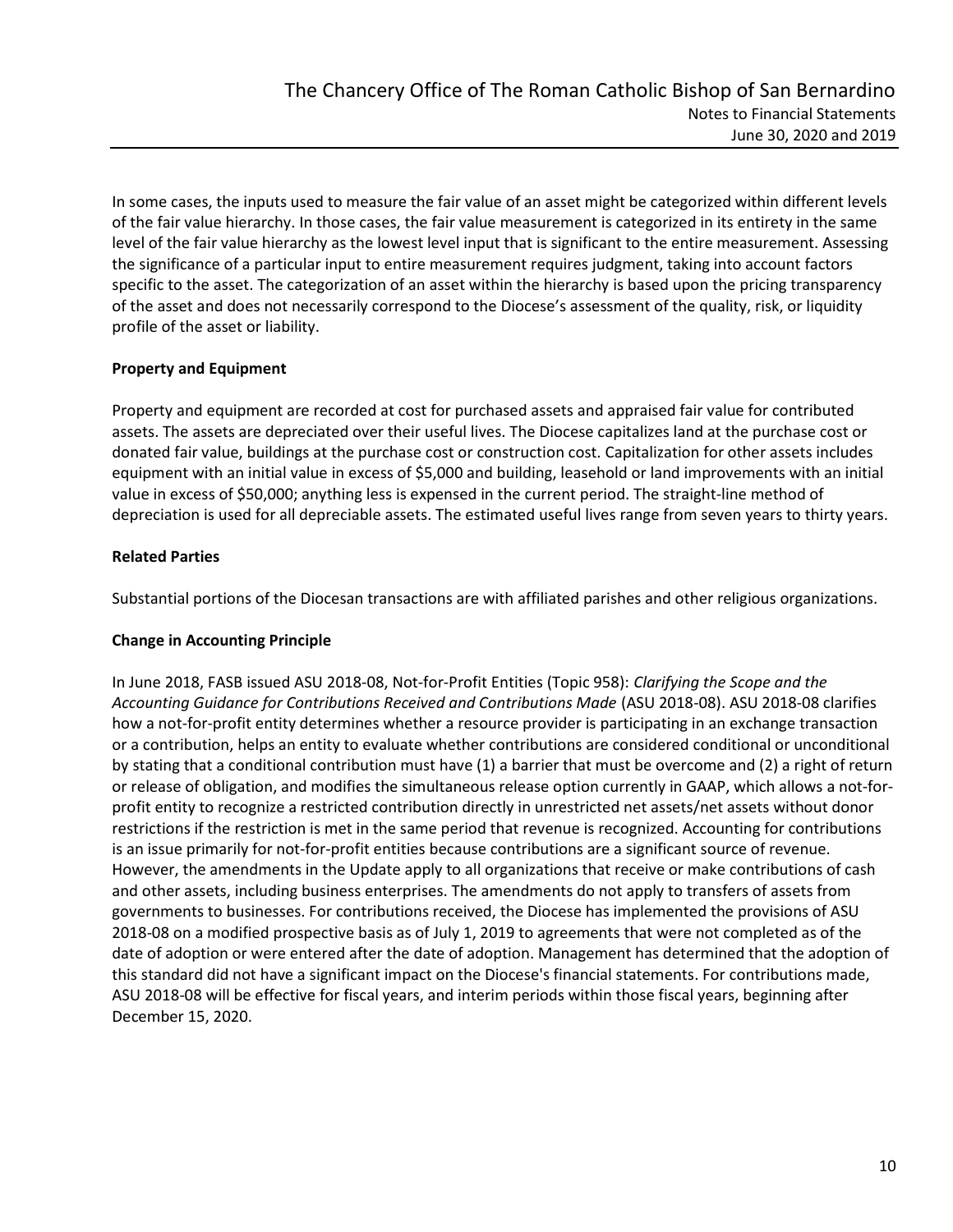#### New Accounting Pronouncements

In May 2014, the FASB issued Accounting Standards Update (ASU) No. 2014-09, Revenue from Contracts with Customers (Topic 606). This Update requires an entity to recognize revenue as performance obligations are met, in order to reflect the transfer of promised goods or services to customers in an amount that reflects the consideration the entity is entitled to receive for those goods or services. The following steps are applied in the updated guidance: (1) identify the contract(s) with a customer; (2) identify the performance obligations in the contract; (3) determine the transaction price; (4) allocate the transaction price to the performance obligations in the contract; and (5) recognize revenue when, or as, the entity satisfies a performance obligation. ASU 2014-09 will be effective for annual reporting periods beginning after December 15, 2019, and for interim reporting periods within annual reporting periods beginning after December 15, 2020. The full impact of this Update on the Diocese's financial statements has not yet been determined.

In February 2016, FASB issued ASU 2016-02, Leases (ASU 2016-02). ASU 2016-02 requires a lessee to recognize a lease asset representing its right to use the underlying asset for the lease term, and a lease liability for the payments to be made to lessor, on its statement of financial position for all operating leases greater than 12 months. ASU 2016-02 will be effective for fiscal years beginning after December 15, 2021, and interim periods within fiscal years beginning after December 15, 2022. Although the full impact of this Update on the Diocese's financial statements has not yet been determined, the future adoption of this guidance will require the Diocese to record assets and liabilities on its statement of financial position relating to facility and other leases currently being accounted for as operating leases.

# Note 2 - Liquidity and Availability

Financial assets available for general expenditure, that is, without donor or other restrictions limiting their use, within one year of the statement of financial position sheet date, comprise the following:

|                           | 2020             | 2019       |
|---------------------------|------------------|------------|
| Cash and cash equivalents | 3,645,032        | 702,355    |
| Investments               | 20,926,053       | 22,511,642 |
| Accounts receivable, net  | 1,808,220        | 1,028,583  |
| Notes receivable          | 139,494          | 125,581    |
|                           | 26,518,799<br>ς. | 24,368,161 |

The Diocese uses these sources to meet its ongoing obligations with respect to general expenditures, liabilities and other obligations as they become due. Cash in excess of daily requirements is invested in various short-term investments with maturities designed to meet obligations as they come due.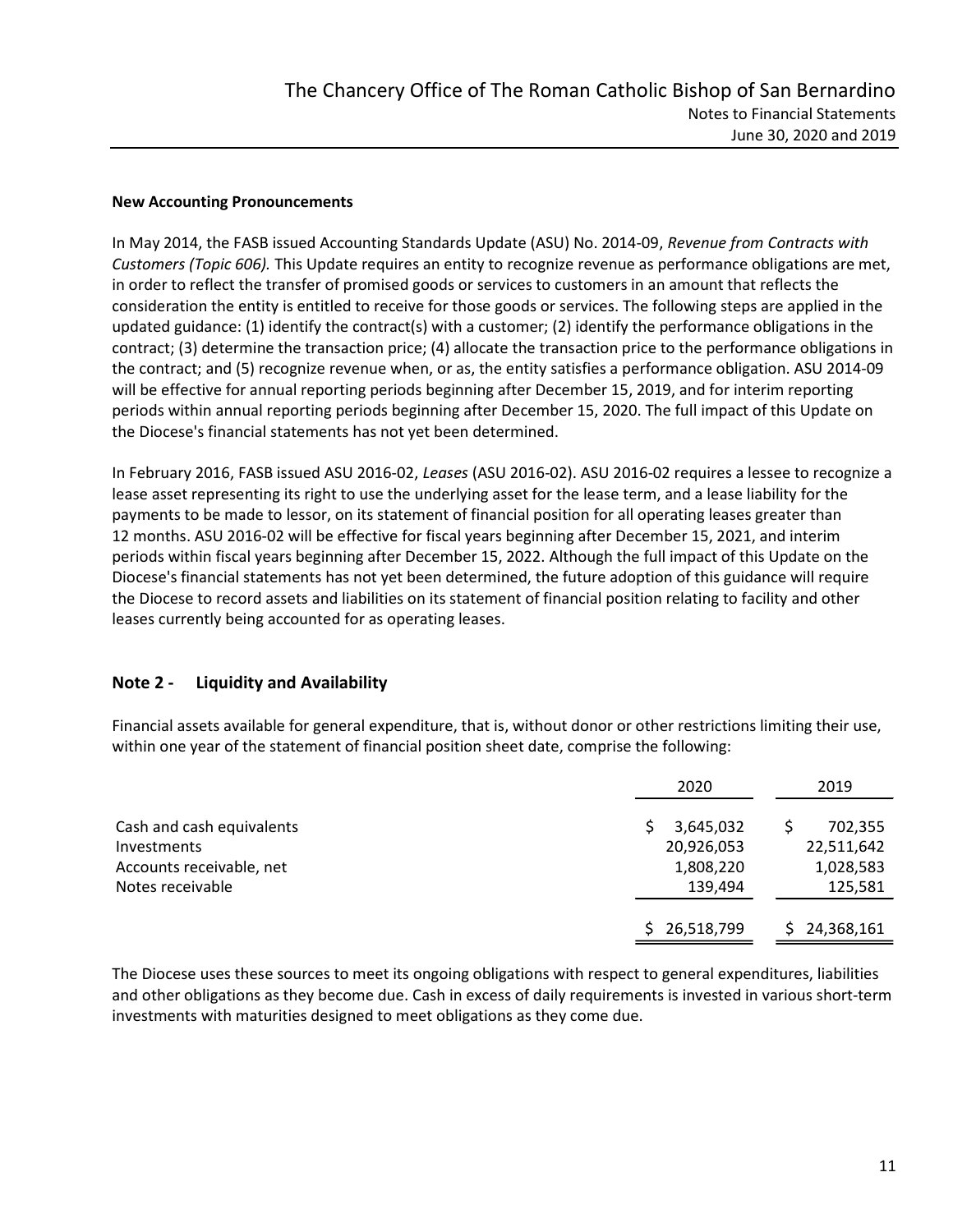#### Note 3 - Investments

The following schedule summarizes the Diocese's investment returns for the year ended June 30, 2020 and 2019:

|                              | 2020        | 2019       |
|------------------------------|-------------|------------|
| Interest and dividends       | 991,083     | 535,612    |
| Unrealized gain for the year | 5,817,871   | 7,056,481  |
| Realized gain for the year   | 655,097     | 88,998     |
|                              | 7,464,051   | 7,681,091  |
| Investment expense           | (258, 307)  | (275, 412) |
| Spending policy payout       | (1,771,984) | (612, 035) |
| Net investment returns       | 5,433,760   | 6,793,644  |

The following table summarizes the Diocese's investments at June 30, 2020 and 2019:

|                                        |                  | June 30, 2020        |                                         |  |  |  |
|----------------------------------------|------------------|----------------------|-----------------------------------------|--|--|--|
|                                        | Adjusted<br>Cost | Fair Market<br>Value | Unrealized<br>Gain (Loss)<br>Cumulative |  |  |  |
| Cash and cash equivalents              | 1,005,623<br>S   | Ś.<br>1,005,623      | \$                                      |  |  |  |
| Mutual funds                           | 60,560,212       | 83,297,865           | 22,737,653                              |  |  |  |
| U.S. Government and agency instruments | 2,536,197        | 2,547,278            | 11,081                                  |  |  |  |
| Corporate bonds                        | 4,641,135        | 5,054,172            | 413,037                                 |  |  |  |
| Limited partnerships                   | 1,431,679        | 1,689,851            | 258,172                                 |  |  |  |
|                                        | 70,174,846       | 93,594,789<br>S.     |                                         |  |  |  |
|                                        |                  | June 30, 2019        |                                         |  |  |  |
|                                        | Adjusted<br>Cost | Fair Market<br>Value | Unrealized<br>Gain (Loss)<br>Cumulative |  |  |  |
| Cash and cash equivalents              | 809,110<br>S.    | \$<br>809,110        | \$                                      |  |  |  |
| Mutual funds                           | 39,056,494       | 73,157,635           | 34,101,141                              |  |  |  |
| U.S. Government and agency instruments | 2,470,414        | 2,453,648            | (16, 766)                               |  |  |  |
| Corporate bonds                        | 4,829,899        | 4,983,282            | 153,383                                 |  |  |  |
| Common stocks and equities             | 7,977,728        | 7,699,504            | (278, 224)                              |  |  |  |
| Limited partnerships                   | 1,388,719        | 1,719,046            | 330,327                                 |  |  |  |
|                                        | 56,532,364<br>S. | 90,822,225<br>S.     | 34,289,861<br>S                         |  |  |  |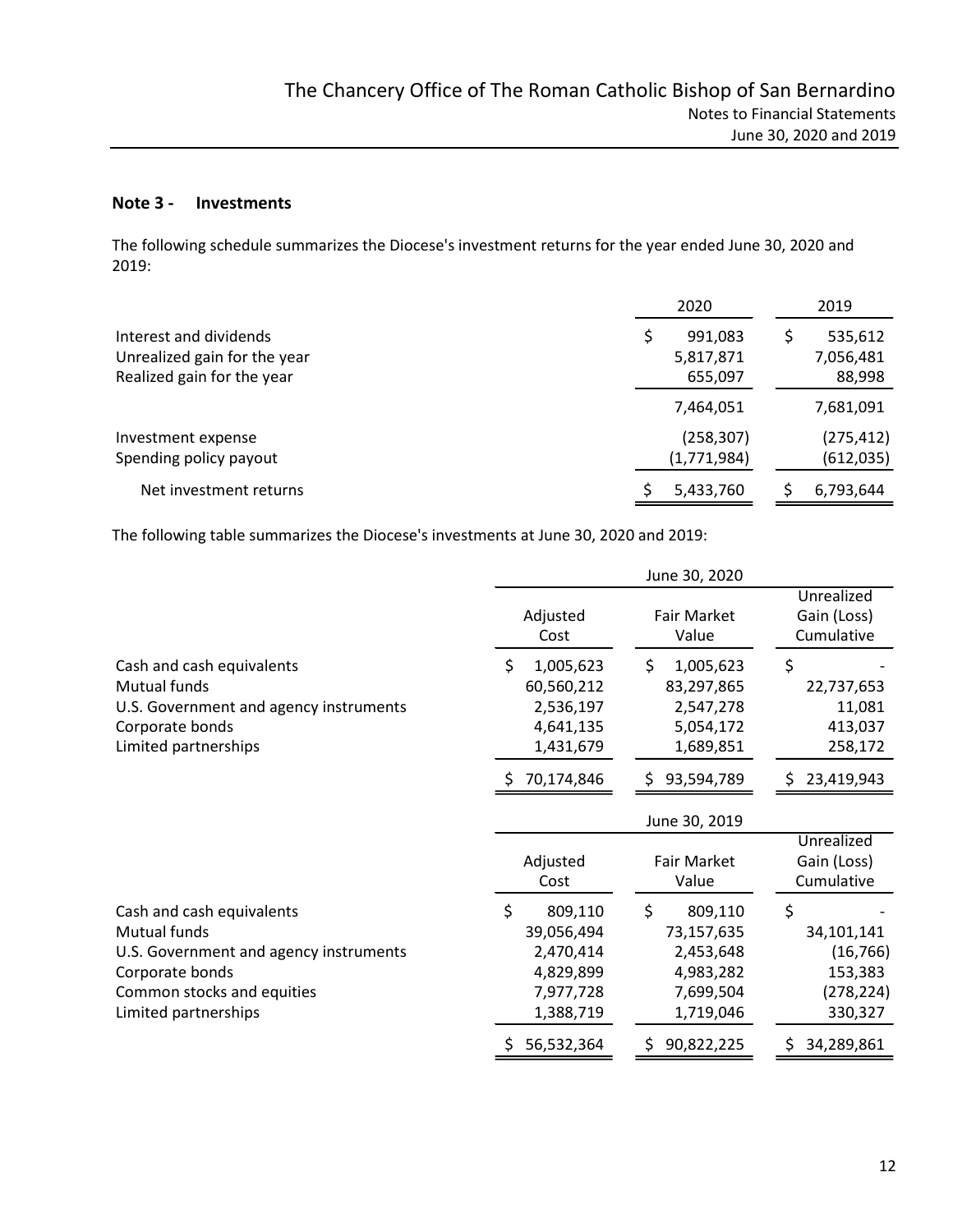# Note 4 - Fair Value Measurement of Financial Instruments

The fair value measurements and level within the fair value hierarchy of those measurements for the assets reported at fair value on a recurring basis at June 30, 2020 and 2019 are as follows:

|                                     | June 30, 2020     |                 |               |                  |  |
|-------------------------------------|-------------------|-----------------|---------------|------------------|--|
|                                     | Level 1           | Level $2$       | Level 3       | Total            |  |
| Cash and cash equivalents           | 1,005,623<br>S.   | \$              | \$            | 1,005,623        |  |
| Mutual funds<br>U.S. Government and | 83,297,865        |                 |               | 83,297,865       |  |
| agency instruments                  | 2,547,278         |                 |               | 2,547,278        |  |
| Corporate bonds                     | 5,054,172         |                 |               | 5,054,172        |  |
| Limited partnerships                |                   | 1,689,851       |               | 1,689,851        |  |
|                                     | 91,904,938        | 1,689,851<br>S. | Š.            | 93,594,789<br>S. |  |
|                                     |                   |                 | June 30, 2019 |                  |  |
|                                     | Level 1           | Level 2         | Level 3       | Total            |  |
| Cash and cash equivalents           | \$<br>809,110     | \$              | \$            | 809,110          |  |
| Mutual funds<br>U.S. Government and | 73,157,635        |                 |               | 73,157,635       |  |
| agency instruments                  | 2,453,648         |                 |               | 2,453,648        |  |
| Corporate bonds                     | 4,983,282         |                 |               | 4,983,282        |  |
| Common stock and equities           | 7,699,504         |                 |               | 7,699,504        |  |
| Limited partnerships                |                   | 1,719,046       | -             | 1,719,046        |  |
|                                     | 89,103,179<br>\$. | 1,719,046<br>S. | \$            | 90,822,225       |  |

# Note 5 - Accounts and Notes Receivable

Accounts receivable (net of allowance for doubtful accounts) at June 30, 2020 and 2019 are as follows:

|                                      | 2020        | 2019       |
|--------------------------------------|-------------|------------|
| General receivables                  | 3,320,186   | 2,310,682  |
| Payroll receivables                  | 1,886,440   | 1,101,811  |
| Receivables from schools             | 9,716       | 9,716      |
| Other receivables                    | 1,180,961   | 143,026    |
| Total gross receivables              | 6,397,303   | 3,565,235  |
| Less allowance for doubtful accounts | (1,041,537) | (820, 815) |
| Total accounts receivable, net       | 5,355,766   | 2,744,420  |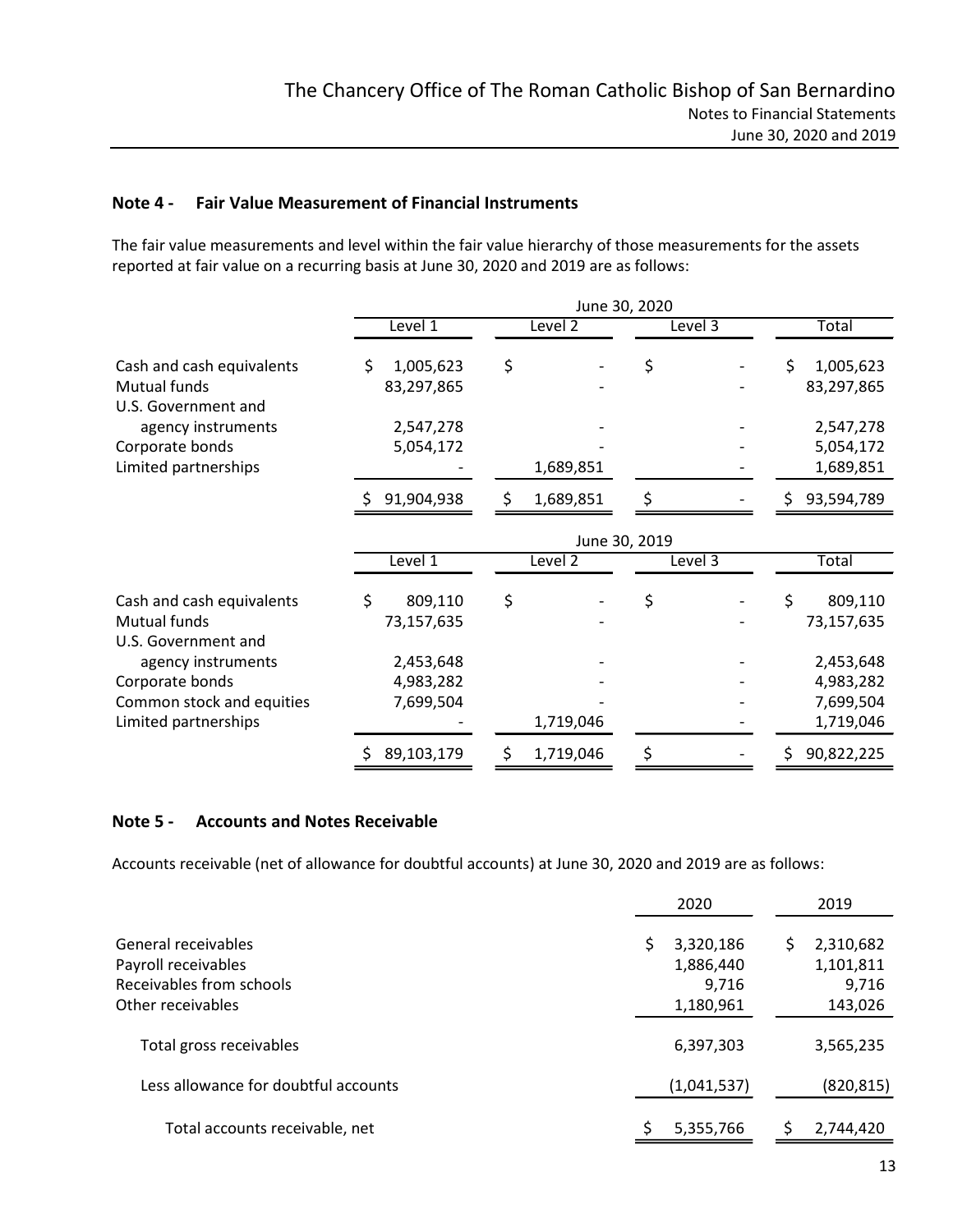Notes receivable at June 30, 2020 and 2019 are as follows:

|                                                   | 2020 |           | 2019      |  |
|---------------------------------------------------|------|-----------|-----------|--|
| Clergy receivable                                 |      | 33,871    | 28,874    |  |
| Seminarian education notes receivable             |      | 308,013   | 328,700   |  |
| Note receivable secured by trust deed             |      | 180,000   | 300,000   |  |
| Note receivable from Land Development Corporation |      | 3,928,113 | 4,112,889 |  |
| Total notes receivable                            |      | 4.449.997 | 4,770,463 |  |

The Diocese has three notes receivable with the Land Development Corporation, a legally separate but affiliated organization. The outstanding balance owed to the Diocese as of June 30, 2020 and 2019 was \$3,928,113 and \$4,112,889, respectively. During the 2017-18 fiscal year, the Land Development Corporation renegotiated the terms on one of the notes with the Diocese and is making payments according to the terms of the notes.

# Note 6 - Deposits and Prepaid Expenses

Deposits and prepaid expenses as of June 30, 2020 and 2019 were comprised of the following:

|                                     | 2020 |         | 2019 |                          |  |  |
|-------------------------------------|------|---------|------|--------------------------|--|--|
| Prepaid expenses - operating funds  |      | 233,152 |      | 311,321                  |  |  |
| Prepaid expenses - insurance funds  |      | 38,080  |      | $\overline{\phantom{a}}$ |  |  |
| Prepaid expenses - other            |      | 1.036   |      | 3,646                    |  |  |
| Deposit - insurance programs        |      | 201,905 |      | 239,597                  |  |  |
| Total deposits and prepaid expenses |      | 474,173 |      | 554,564                  |  |  |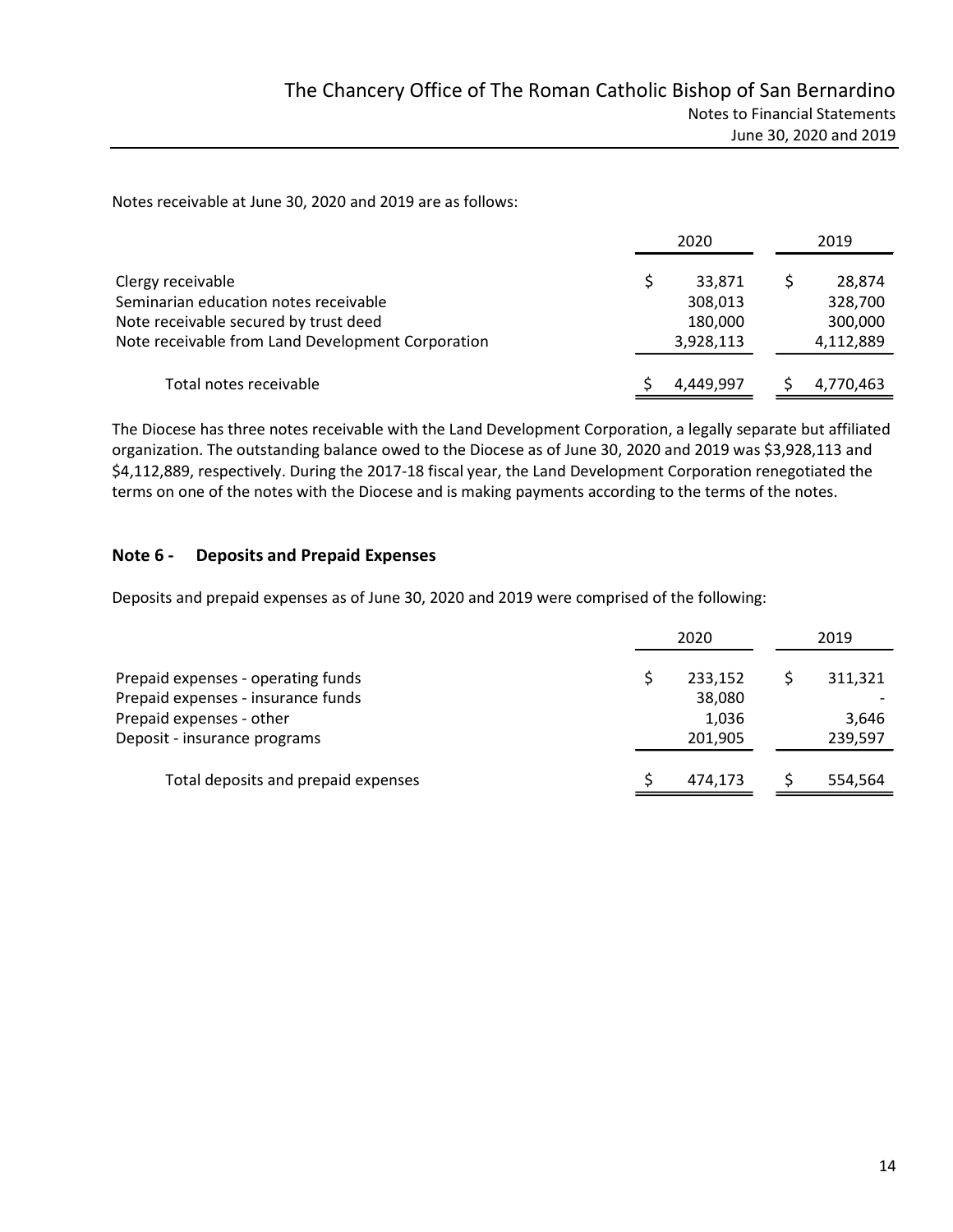# Note 7 - Land, Property, and Equipment

The composition of plant assets at June 30, 2020 and 2019 is as follows:

|                                          | 2020            | 2019             |
|------------------------------------------|-----------------|------------------|
| Land                                     | 6,763,657<br>Ś. | 6,502,106<br>S   |
| <b>Building</b>                          | 17,277,859      | 15,582,767       |
| Equipment                                | 1,213,112       | 454,805          |
| <b>Furnishings</b>                       | 440,411         | 440,411          |
| Vehicles                                 | 192,432         | 192,432          |
| Leasehold improvements                   | 415,482         | 415,482          |
| Total land, property, and equipment      | 26,302,953      | 23,588,003       |
| Accumulated depreciation                 | (10,517,440)    | (9,696,471)      |
| Total land, property, and equipment, net | 15,785,513      | 13,891,532<br>S. |

Depreciation expense for the years ended June 30, 2020 and 2019 was \$820,969 and \$628,692, respectively.

Building assets with depreciated value of \$382,149 are pledged as collateral for the notes payable referenced in Note 8.

# Note 8 - Notes Payable

Notes payable at June 30, 2020 and 2019 are as follows:

|                                                                                       | 2020      | 2019      |
|---------------------------------------------------------------------------------------|-----------|-----------|
| Citizens Business Bank note payable, interest rate of 3.50%,<br>due September 6, 2026 | 2,968,188 | 3,390,559 |
| Citizens Business Bank line of credit, limit \$5,300,000, interest                    |           |           |
| rate of 4.50%                                                                         | 1,751,827 | 1,881,815 |
| Note payable to Caritas Telecommunications, Inc., interest                            |           |           |
| rate of 0.00%                                                                         |           | 158,168   |
| Note payable to Caritas Telecommunications, Inc., interest                            |           |           |
| rate of 3.50%                                                                         | 301,206   | 623,842   |
| Note payable to Diocese of San Bernardino Cemetery Corporation,                       |           |           |
| interest rate of 3.50%                                                                | 97,750    | 211,875   |
| Note payable to Wilfrid Lemann, successor trustee for property                        |           |           |
| bequest, interest only payments at 6.00% annual interest                              | 55,000    | 55,000    |
| Total notes payable                                                                   | 5,173,971 | 6.321.259 |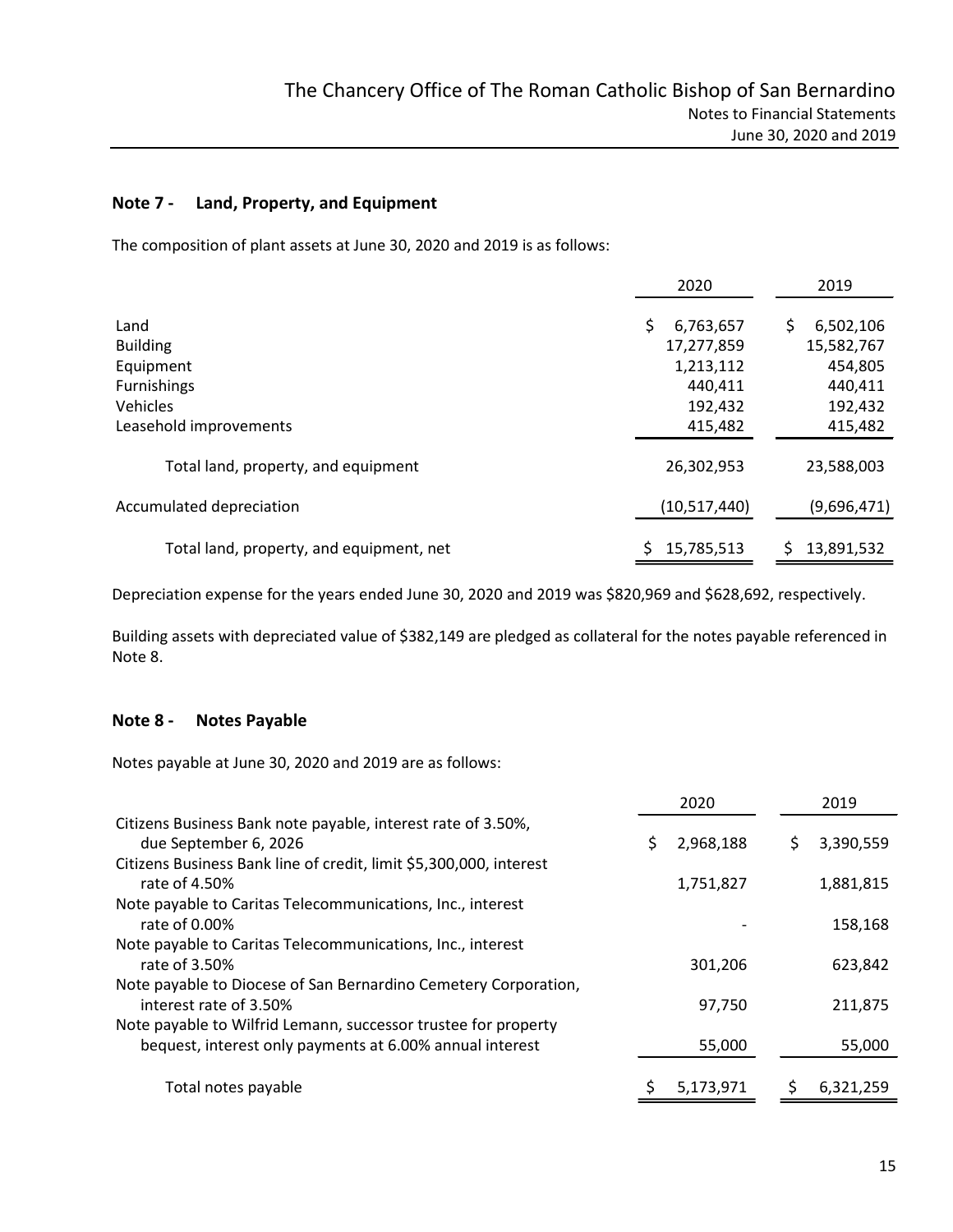The Diocese has notes payable due to legally separate but affiliated organizations. As of June 30, 2020, the outstanding balance owed to Caritas Telecommunications Corporation (Caritas) was \$301,206, and to the Cemetery Corporation was \$97,750. The Diocese makes monthly principal and interest payments on the note from the Cemetery Corporation and one of the notes from Caritas. The annual debt service on the remaining note from Caritas is forgiven on an annual basis upon approval from the Caritas Board of Directors.

Interest expense was \$199,966 and \$249,010 for the years ended June 30, 2020 and 2019, respectively.

# Note 9 - Paycheck Protection Program (PPP) Loan

The Diocese applied for and was granted an \$1,356,301 loan under the Paycheck Protection Program administered by a US Small Business Administration (SBA) approved lender. The loan is uncollateralized and is fully guaranteed by the Federal government. The loan accrues interest, but payments are not required to begin for six months to one year after the funding of the loan. The Diocese is eligible for loan forgiveness of up to 100 percent of the loan, upon meeting certain requirements. The Diocese intends to take measures to maximize the loan forgiveness but cannot reasonably determine the portion of the loan that will ultimately be forgiven.

#### Note 10 - Funds Held in Trust for Others

Funds held in trust for others totaled \$28,032,911 and \$26,593,705 at June 30, 2020 and 2019, respectively. These amounts represent other parish and school funds held in trust by the Diocese.

#### Note 11 - Pension Plans

#### Pension Plans for Priests

The Diocese adopted a pension plan for priests in conjunction with the Diocese of San Diego. All priests under the authority of the Diocese shall be eligible to participate in the plan provided they make the required contributions. Priest contributions are \$33.33 per month, payable in semi-annual or annual payments.

Pension expense for the years ended June 30, 2020 and 2019, was \$687,686 and \$903,521, respectively, allocable to the Diocese of San Bernardino. These amounts include normal cost plus amortization of unfunded past service cost and reflect the required contribution for the plan year ended June 30, 2020. The plan uses a projected method that takes into account future service and, therefore, produces a measure of plan liabilities that exceed plan assets. This amount will be funded over the entire working lifetime of the current group of priests in the valuation.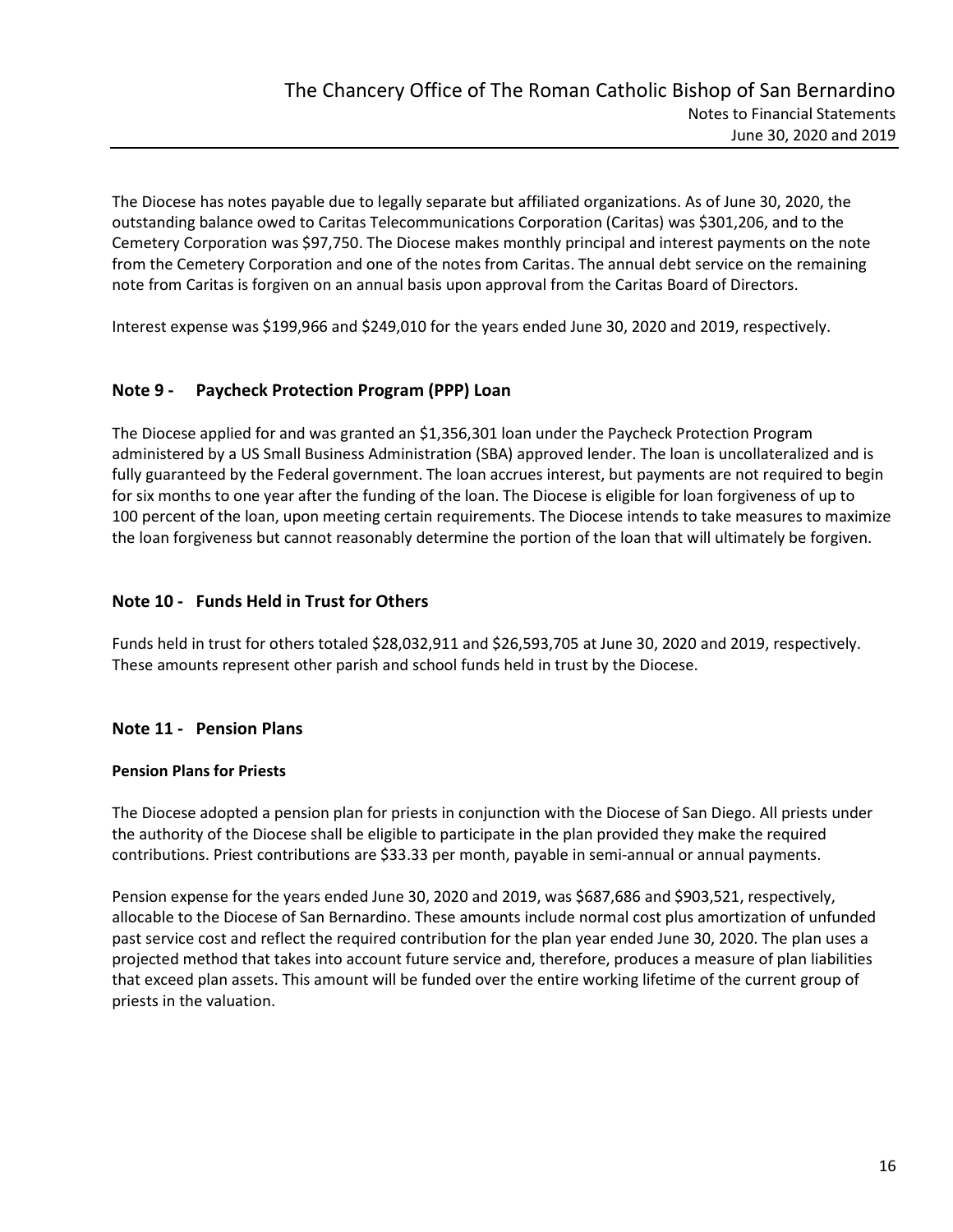The changes in the pension benefit obligation and fair value of plan assets for the years ended June 30, 2020 and 2019 are as follows:

|                                              | 2020             | 2019             |
|----------------------------------------------|------------------|------------------|
| Benefit obligations, beginning of year       | 14,770,309<br>S. | 15,703,728<br>S. |
| Service cost                                 | 127,854          | 205,544          |
| Expected employee contributions              | 18,849           | 22,764           |
| Interest cost                                | 771,644          | 795,143          |
| Actuarial (gain) loss                        | (145, 942)       | (614, 335)       |
| Change in assumptions                        | (622, 260)       | (55, 280)        |
| Benefit payments                             | (1,207,801)      | (1, 287, 255)    |
| Benefit obligations, end of year             | 13,712,653       | 14,770,309       |
| Fair value of plan assets, beginning of year | 10,969,173       | 10,510,842       |
| Actual return on plan assets                 | 148,079          | 616,911          |
| Adjustment for asset allocation method       | (765, 932)       |                  |
| Actual employee contributions                | 18,849           | 22,764           |
| Benefit payments                             | (1,207,801)      | (1, 287, 255)    |
| <b>Employer contribution</b>                 | 676,168          | 1,105,911        |
| Fair value of plan assets, end of year       | 9,838,536        | 10,969,173       |
| Unfunded                                     | (3,874,117)      | (3,801,136)<br>S |

Net periodic pension costs for the years ended June 30, 2020 and 2019 was:

|                           | 2020    | 2019    |  |
|---------------------------|---------|---------|--|
| Net periodic pension cost | 903,521 | 697,686 |  |

The following are weighted-average assumptions used to determine benefit obligations at June 30, 2020 and 2019:

|                               | 2020  | 2019  |
|-------------------------------|-------|-------|
| Discount rate                 | 5.50% | 5.50% |
| Rate of compensation increase | 0.00% | 0.00% |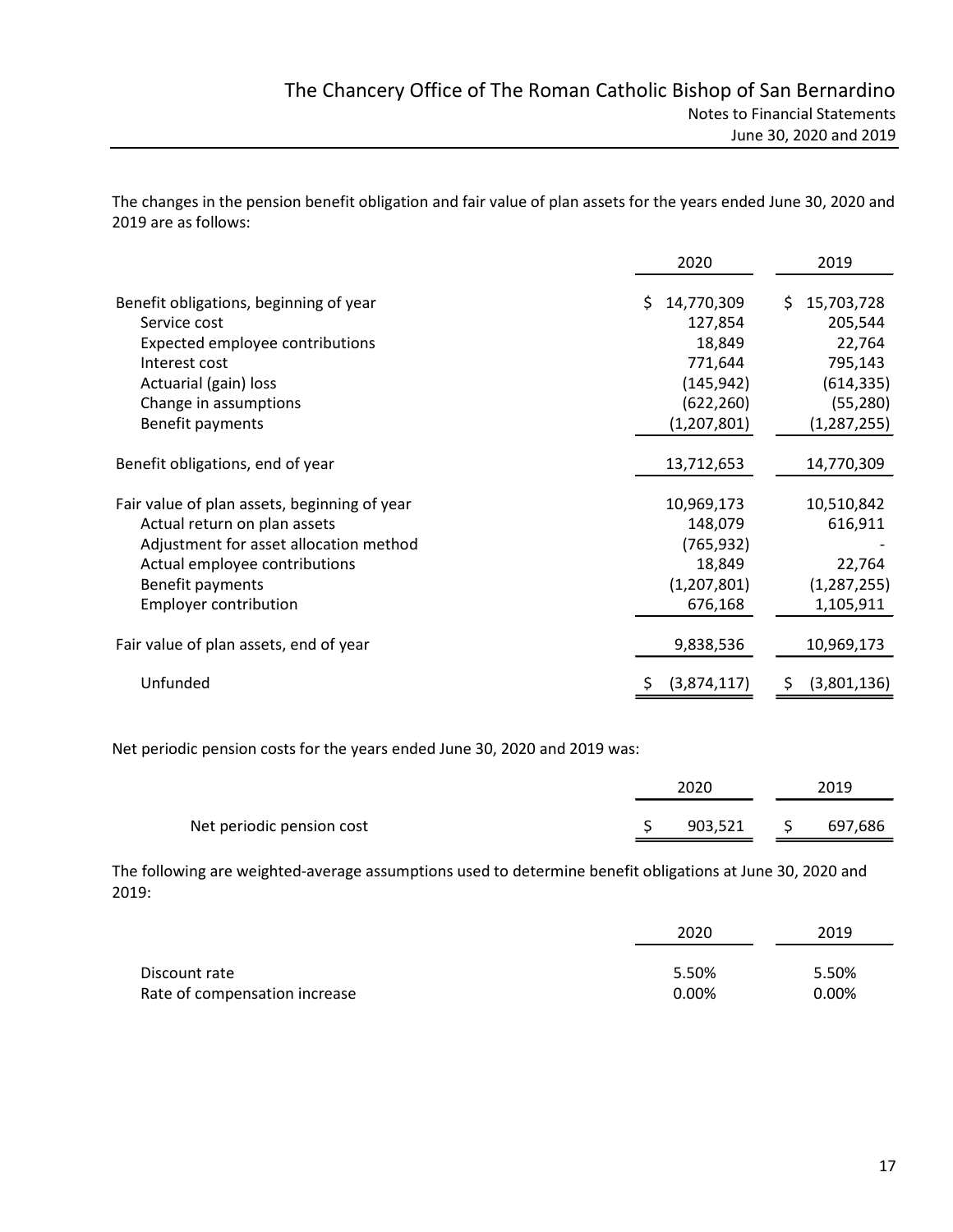The following are weighted-average assumptions used to determine net periodic pension cost for the years ended June 30, 2020 and 2019:

|                                                  | 2020  | 2019  |
|--------------------------------------------------|-------|-------|
| Discount rate                                    | 5.50% | 5.50% |
| Rate of compensation increase                    | 0.00% | 0.00% |
| Expected long-term rate of return on plan assets | 6.50% | 6.50% |

The Diocese's expected long-term rate of return on plan assets assumption was derived from an analysis conducted by the Diocese's actuaries. The analysis included a review of the asset allocation strategy, anticipated future long-term performance of individual asset classes, and risks and correlations for each of the asset classes that comprise the asset allocation. While the analysis gives appropriate consideration to recent performance and historical returns, the assumption is primarily a long-term prospective rate.

The following table sets forth by level, within the fair value hierarchy, the pension plan's assets at fair value as of June 30, 2020 and 2019:

|                            | Total      |    | Level 1    | Level 2 |  | Level 3 |
|----------------------------|------------|----|------------|---------|--|---------|
| June 30, 2020              |            |    |            |         |  |         |
| Cash and cash equivalents  | 499,527    | Ś. | 499,527    | \$      |  |         |
| Equity securities          | 3,320,703  |    | 3,320,703  |         |  |         |
| Equity mutual funds        | 3,668,772  |    | 3,668,772  |         |  |         |
| Fixed income mutual funds  | 2,349,534  |    | 2,349,534  |         |  |         |
| Total assets at fair value | 9,838,536  |    | 9,838,536  |         |  |         |
| June 30, 2019              |            |    |            |         |  |         |
| Cash and cash equivalents  | 876,672    |    | 876,672    | \$      |  |         |
| Equity securities          | 5,924,005  |    | 5,924,005  |         |  |         |
| Equity mutual funds        | 1,585,097  |    | 1,585,097  |         |  |         |
| Fixed income mutual funds  | 2,583,399  |    | 2,583,399  |         |  |         |
| Total assets at fair value | 10,969,173 |    | 10,969,173 |         |  |         |

The pension benefit plan assets are carried at fair value in accordance with the fair value hierarchy as discussed in Note 4.

In setting investment policies and strategies, the ability of the selected investment allocation to fund the pension plan liabilities effectively, meet the long-term return target, and align the selected allocation with the risk tolerance of the plan's fiduciaries was taken into account. The strategic allocation has reduced exposure to market risk and increased allocation to asset classes which are not highly correlated, as well as asset classes where management has historically generated excess returns, and places greater emphasis on manager skills to produce excess return while employing various risk mitigation strategies to reduce volatility.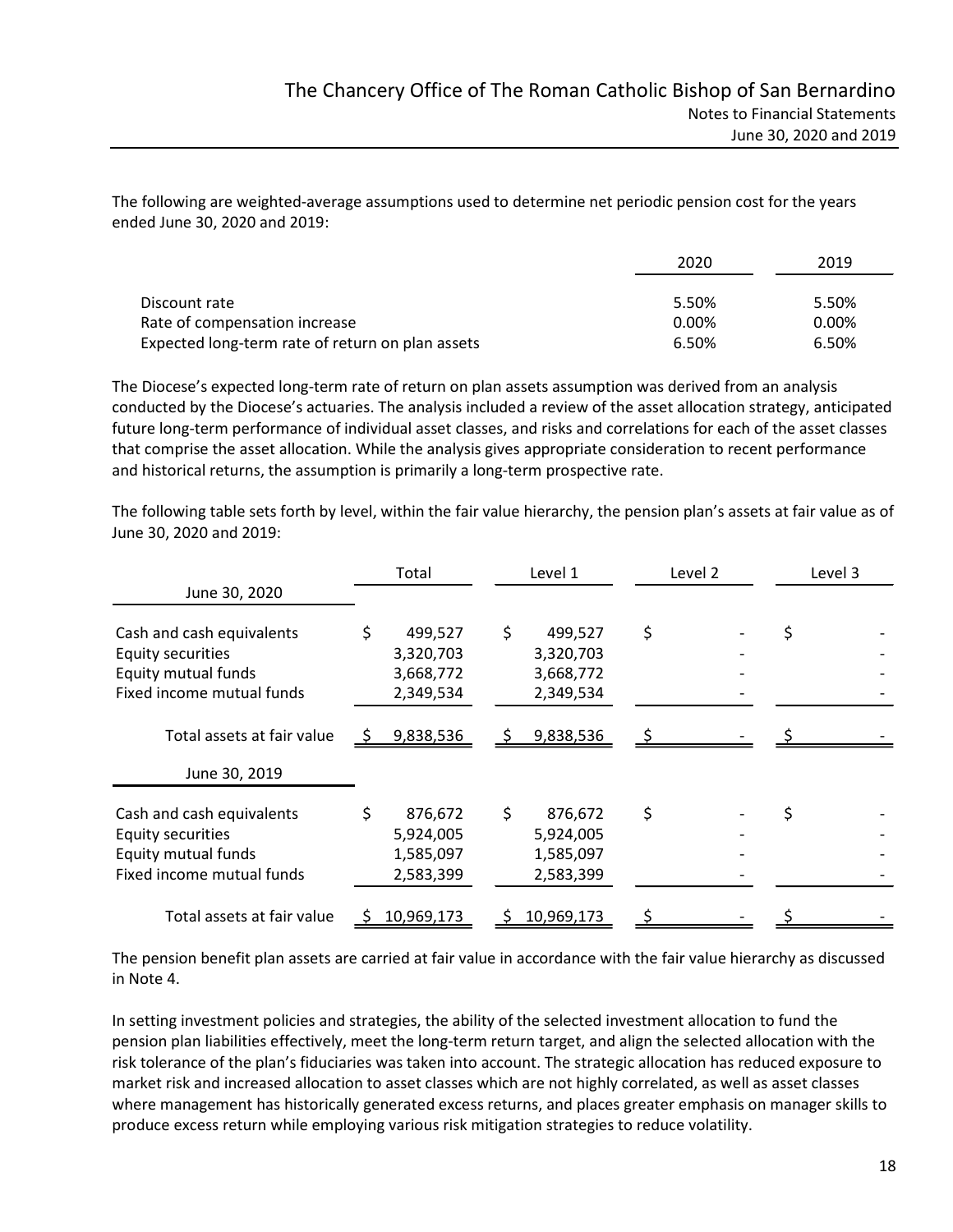The Diocese expects to contribute approximately \$680,000 to the pension plan in the 2021 fiscal year.

The following estimated future benefit payments, which reflect expected future service, as appropriate, are expected to be paid in following five fiscal years:

| S. | 1,198,585 |
|----|-----------|
|    | 1,186,974 |
|    | 1,127,319 |
|    | 1,107,787 |
|    | 1,073,785 |
|    |           |

#### Restated Pension Plan for Lay Employees

The Diocese of San Bernardino maintains a defined benefit plan for lay employees. The plan was amended and restated on September 1, 2009. All regular and full-time employees of the Diocese shall be eligible to participate in the plan provided they agree to make the required contributions under the plan. The plan is funded in part by employee contributions of two percent of gross wages. The Diocese contributes 7.5 percent of payroll.

Benefits under the plan are determined based on a formula which takes into account years of service and the monthly average of total compensation paid during the five (5) consecutive years of participation when compensation was the highest. Effective with the plan year September 1, 2011, the benefit formula has been changed to take into account years of service and the monthly average total compensation paid during the ten (10) consecutive years of participation when compensation was the highest. Normal retirement is the first day of the month upon attaining age 65. Each year, an actuarial valuation is performed to determine the benefit security of the participants and the sufficiency of the Diocesan contributions on an ongoing plan basis.

For the plan year ended August 31, 2020, there are 1,966 total lay plan participants; covered payroll for 844 active participants was \$36,079,947.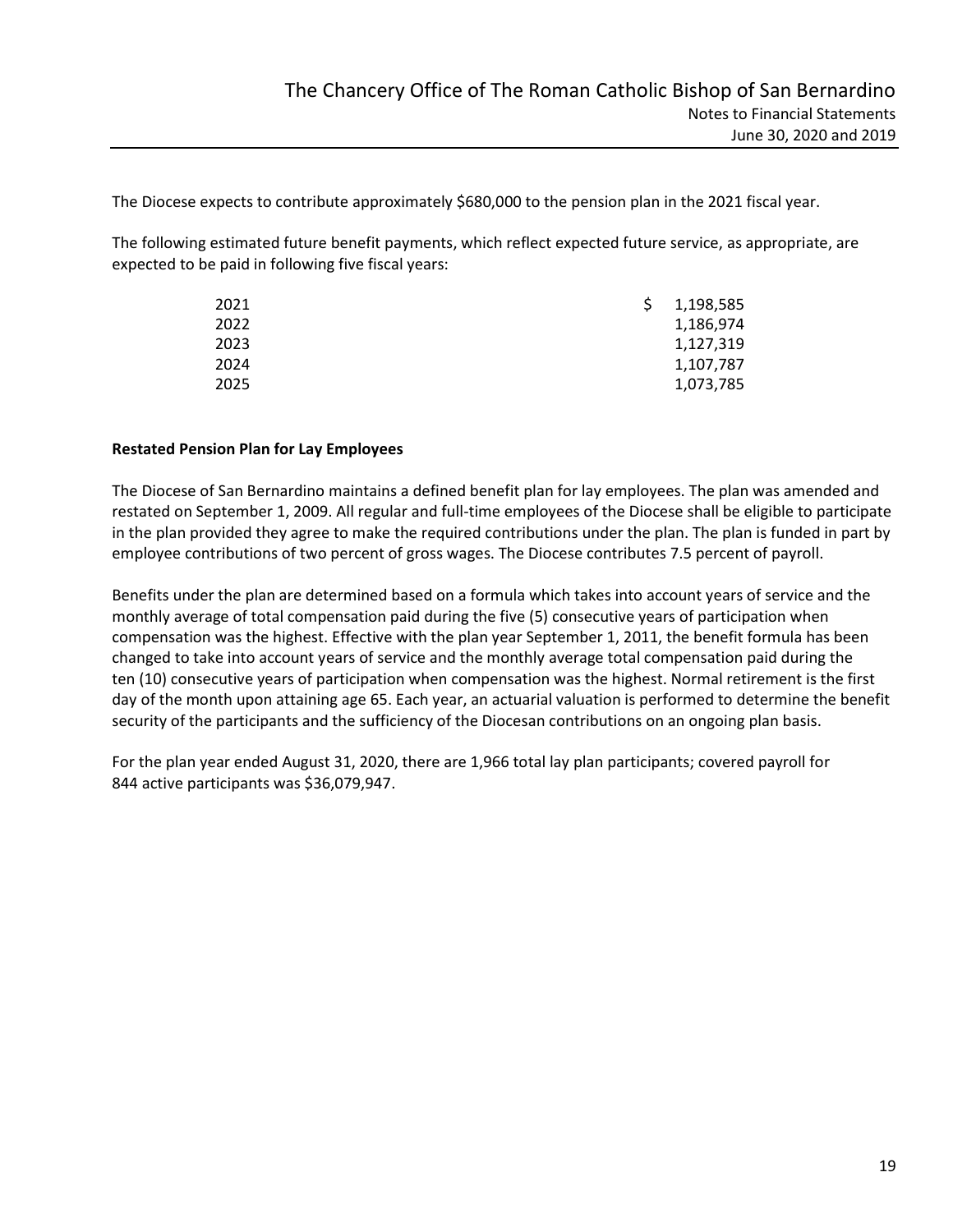The changes in the pension benefit obligation and fair value of plan assets for the years ended June 30, 2020 and 2019 are as follows:

|                                              | 2020             | 2019             |
|----------------------------------------------|------------------|------------------|
| Benefit obligations, beginning of year       | 77,332,011<br>S. | 71,912,627<br>S. |
| Service cost                                 | 1,687,948        | 1,249,184        |
| Expected employee contributions              | 773,410          | 616,030          |
| Interest cost                                | 4,974,172        | 4,572,318        |
| Actuarial (gain) loss                        | 90,396           | 2,375,147        |
| Change in assumptions                        | (323, 778)       | (178, 540)       |
| Benefit payments                             | (3,640,208)      | (3, 214, 755)    |
| Benefit obligations, end of year             | 80,893,951       | 77,332,011       |
| Fair value of plan assets, beginning of year | 68,725,385       | 64,704,031       |
| Actual return on plan assets                 | 4,244,653        | 4,095,921        |
| Actual employee contributions                | 962,877          | 823,652          |
| Benefit payments                             | (3,640,208)      | (3,214,755)      |
| <b>Employer contribution</b>                 | 2,545,021        | 2,316,536        |
| Fair value of plan assets, end of year       | 72,837,728       | 68,725,385       |
| Unfunded                                     | (8,056,223)      | (8,606,626)<br>S |

Net periodic pension costs for the years ended June 30, 2020 and 2019 consisted of the following:

|                                    | 2020        | 2019        |
|------------------------------------|-------------|-------------|
| Net periodic pension cost          |             |             |
| Service cost                       | 1,687,948   | 1,249,184   |
| Interest cost                      | 4,974,172   | 4,572,318   |
| Expected return on plan assets     | (4,462,850) | (4,203,338) |
| Amortization of prior service cost | 199,922     | 334,886     |
| Net periodic pension cost          | 2,399,192   | 1,953,050   |

The following are weighted-average assumptions used to determine benefit obligations at June 30, 2020 and 2019:

|                               | 2020  | 2019  |
|-------------------------------|-------|-------|
| Discount rate                 | 6.50% | 6.50% |
| Rate of compensation increase | 3.50% | 3.50% |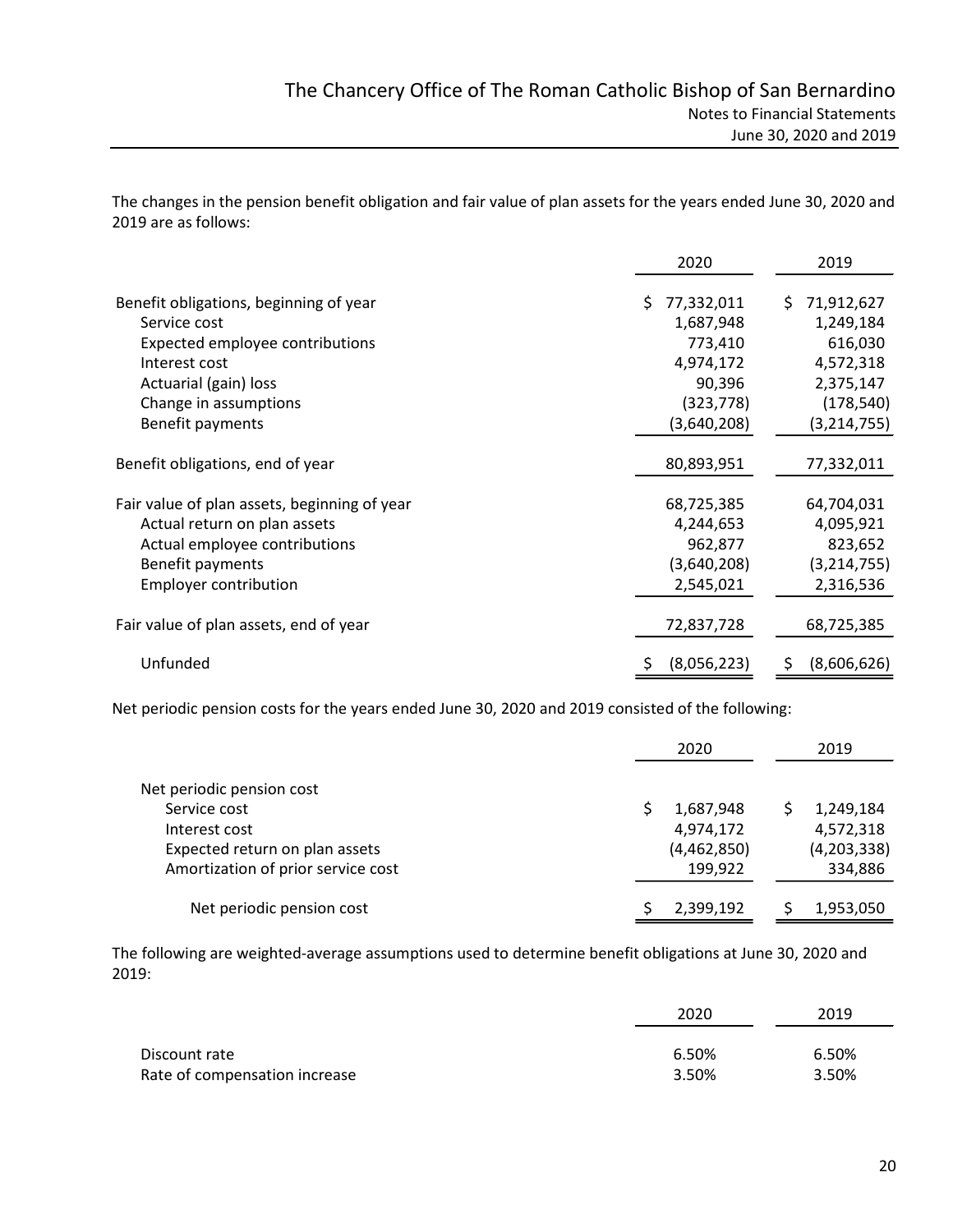The following are weighted-average assumptions used to determine net periodic pension cost for the years ended June 30, 2020 and 2019:

|                                                  | 2020  | 2019  |  |
|--------------------------------------------------|-------|-------|--|
| Discount rate                                    | 6.50% | 6.50% |  |
| Rate of compensation increase                    | 3.50% | 3.50% |  |
| Expected long-term rate of return on plan assets | 6.50% | 6.50% |  |

The Diocese's expected long-term rate of return on plan assets assumption was derived from an analysis conducted by the Diocese's actuaries. The analysis included a review of the asset allocation strategy, anticipated future long-term performance of individual asset classes, and risks and correlations for each of the asset classes that comprise the asset allocation. While the analysis gives appropriate consideration to recent performance and historical returns, the assumption is primarily a long-term prospective rate.

The following table sets forth by level, within the fair value hierarchy, the pension plan's assets at fair value as of June 30, 2020 and 2019:

|                                | Total            | Level 1          | Level 2   | Level 3 |  |  |
|--------------------------------|------------------|------------------|-----------|---------|--|--|
| June 30, 2020                  |                  |                  |           |         |  |  |
| Cash and cash equivalents      | 1,175,370        | 1,175,370<br>S.  | \$        |         |  |  |
| Equity securities              | 2,295,681        | 2,295,681        |           |         |  |  |
| Equity mutual funds            | 41,068,533       | 41,068,533       |           |         |  |  |
| Fixed income mutual funds      | 25,098,258       | 25,098,258       |           |         |  |  |
| Real estate                    | 3,199,886        |                  | 3,199,886 |         |  |  |
| Total assets at fair value     | 72,837,728<br>Ş. | 69,637,842<br>S. | 3,199,886 |         |  |  |
| June 30, 2019                  |                  |                  |           |         |  |  |
| Cash and cash equivalents      | 412,352          | Ś.<br>412,352    | \$        |         |  |  |
| Equity securities              | 2,542,839        | 2,542,839        |           |         |  |  |
| Equity common collective trust | 42,334,837       | 42,334,837       |           |         |  |  |
| Fixed income mutual funds      | 1,374,508        | 1,374,508        |           |         |  |  |
| Fixed income securities        | 22,060,849       | 22,060,849       |           |         |  |  |
| Total assets at fair value     | 68,725,385<br>S. | 68,725,385       |           |         |  |  |

The pension benefit plan assets are carried at fair value in accordance with the fair value hierarchy as discussed in Note 4.

In setting investment policies and strategies, the ability of the selected investment allocation to fund the pension plan liabilities effectively, meet the long-term return target, and align the selected allocation with the risk tolerance of the plan's fiduciaries was taken into account. The strategic allocation has reduced exposure to market risk and increased allocation to asset classes which are not highly correlated, as well as asset classes where management has historically generated excess returns, and places greater emphasis on manager skills to produce excess return while employing various risk mitigation strategies to reduce volatility.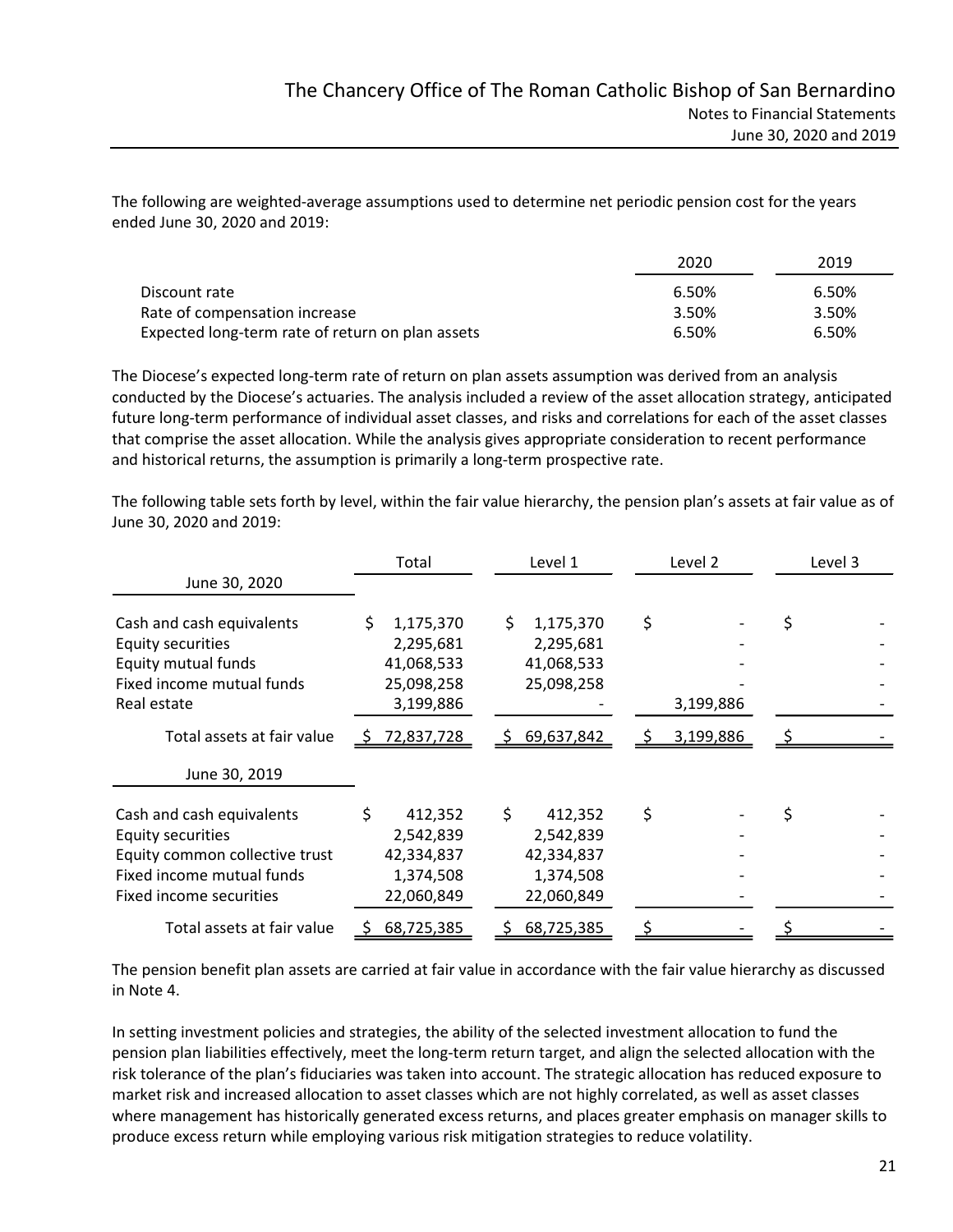The Diocese expects to contribute approximately \$2,500,000 to the pension plan in the 2021 fiscal year.

The following estimated future benefit payments, which reflect expected future service, as appropriate, are expected to be paid in following five fiscal years:

| 2021 | 4,853,713 |
|------|-----------|
| 2022 | 4,942,356 |
| 2023 | 5,124,601 |
| 2024 | 5,447,912 |
| 2025 | 5,757,956 |

# Note 12 - Net Assets Released from Restrictions

Net assets were released from donor restrictions by incurring expenses satisfying the restricted purposes or by occurrence of other events specified by donors during the fiscal year.

|                                      | 2020 |           |  | 2019      |  |
|--------------------------------------|------|-----------|--|-----------|--|
| Purpose of restrictions accomplished |      |           |  |           |  |
| Mission and denominational support   |      | 706,151   |  | 1,032,971 |  |
| Mission office expense               |      | 179,554   |  | 140,892   |  |
| Grant expenses                       |      | 79,483    |  | 332,841   |  |
| Catholic Education Foundation grants |      | 163,727   |  | 141,919   |  |
|                                      |      | 1,128,915 |  | 1,648,623 |  |

#### Note 13 - Insurance Reserve Liability

The Diocese has established a self-insured reserve for automobile insurance coverage in the amount of \$250,000.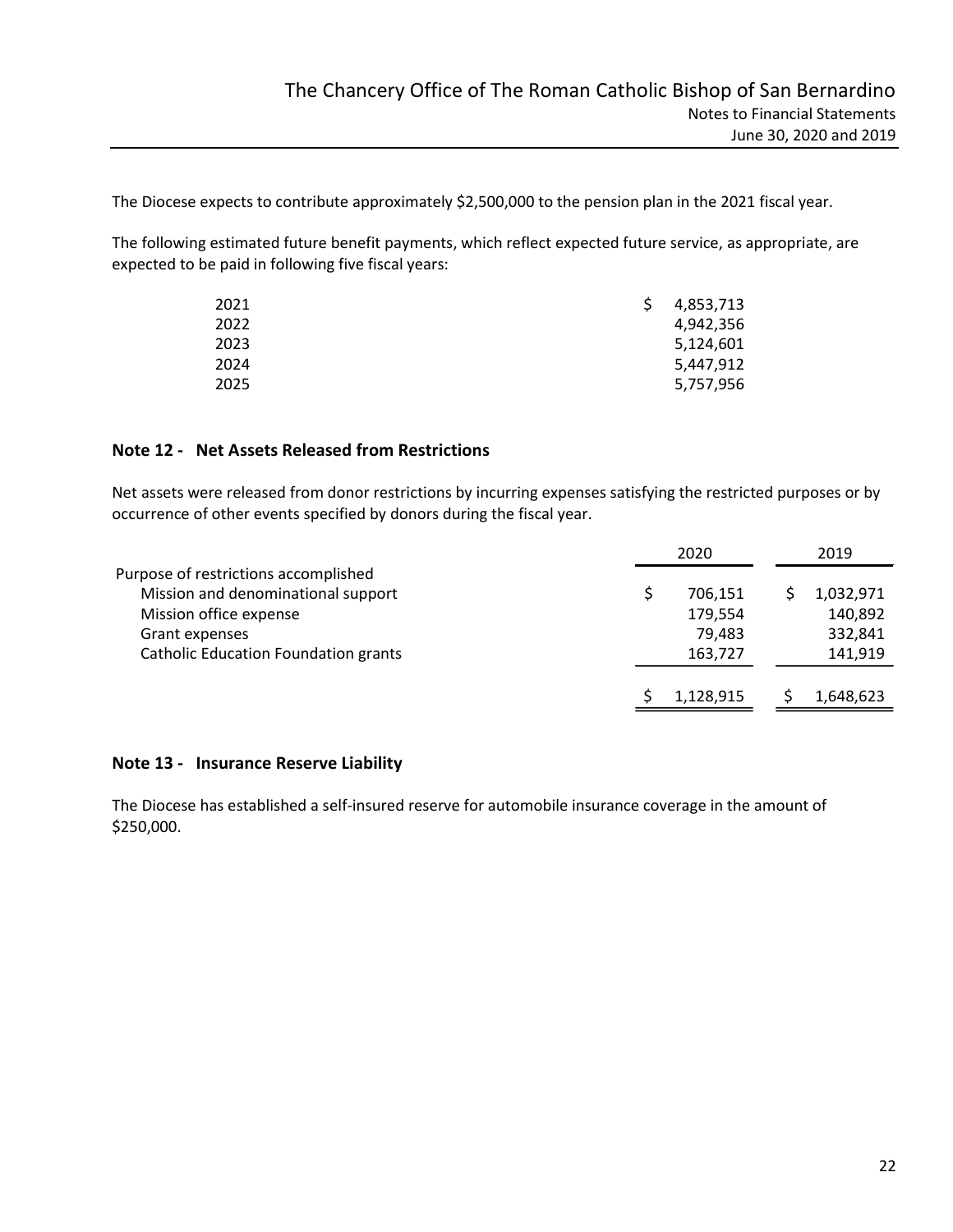#### Note 14 - Net Assets with Donor Restrictions

Net assets with donor restrictions are restricted for the following purposes:

Net assets subject to donor-imposed restrictions that either lapse through the passage of time or can be satisfied through the actions of the Diocese, and endowment gains available for use under the Diocese's spending policy:

|                                      | 2020      | 2019      |
|--------------------------------------|-----------|-----------|
| Mission and denominational support   |           |           |
| Propagation of the Faith             | 836,720   | 1,001,559 |
| <b>Catholic Relief Services</b>      | 418,935   | 309,751   |
| <b>Holy Childhood Association</b>    | 11,863    | 55,532    |
| <b>National World Apostolates</b>    | 41.369    | 128,907   |
| Grant income                         | 878,987   | 701,903   |
| Bishop's charity work                | 628,072   | 543,382   |
| <b>Catholic Education Foundation</b> | 170,829   | 248,622   |
| Family Trust for Charismatic Renewal | 203,353   | 203,353   |
|                                      | 3,190,128 | 3,193,009 |

Net assets restricted to investment in perpetuity through the Catholic Foundation Trust and trust agreements, the investment returns from which is expendable to support:

|                                                        | 2020       | 2019       |
|--------------------------------------------------------|------------|------------|
| Diocesan activities - RCB restricted                   | 945.452    | 939,818    |
| Seminarian activities and education - RCB restricted   | 5,154,843  | 6,144,842  |
| Seminarian activities and education - donor restricted | 2,401,531  | 2,313,904  |
| Priest relief endowment - RCB restricted               | 7,852,461  | 7,539,240  |
| Priests ongoing education - RCB restricted             | 70.249     | 69,841     |
| Total                                                  | 16,424,536 | 17,007,645 |

The changes in endowment funds for the years then ended are as follows:

|                                    | 2020        | 2019       |
|------------------------------------|-------------|------------|
| Endowment funds, beginning of year | 17,007,645  | 16,120,217 |
| Interest and dividends             | 288,734     | 300,985    |
| Gain in value of assets            | 554,859     | 655,757    |
| Contributions                      | 381,238     | 582,981    |
| Fees                               | (35, 956)   | (40, 261)  |
| <b>Distributions</b>               | (1,771,984) | (612,034)  |
| Endowment funds, end of year       | 16,424,536  | 17,007,645 |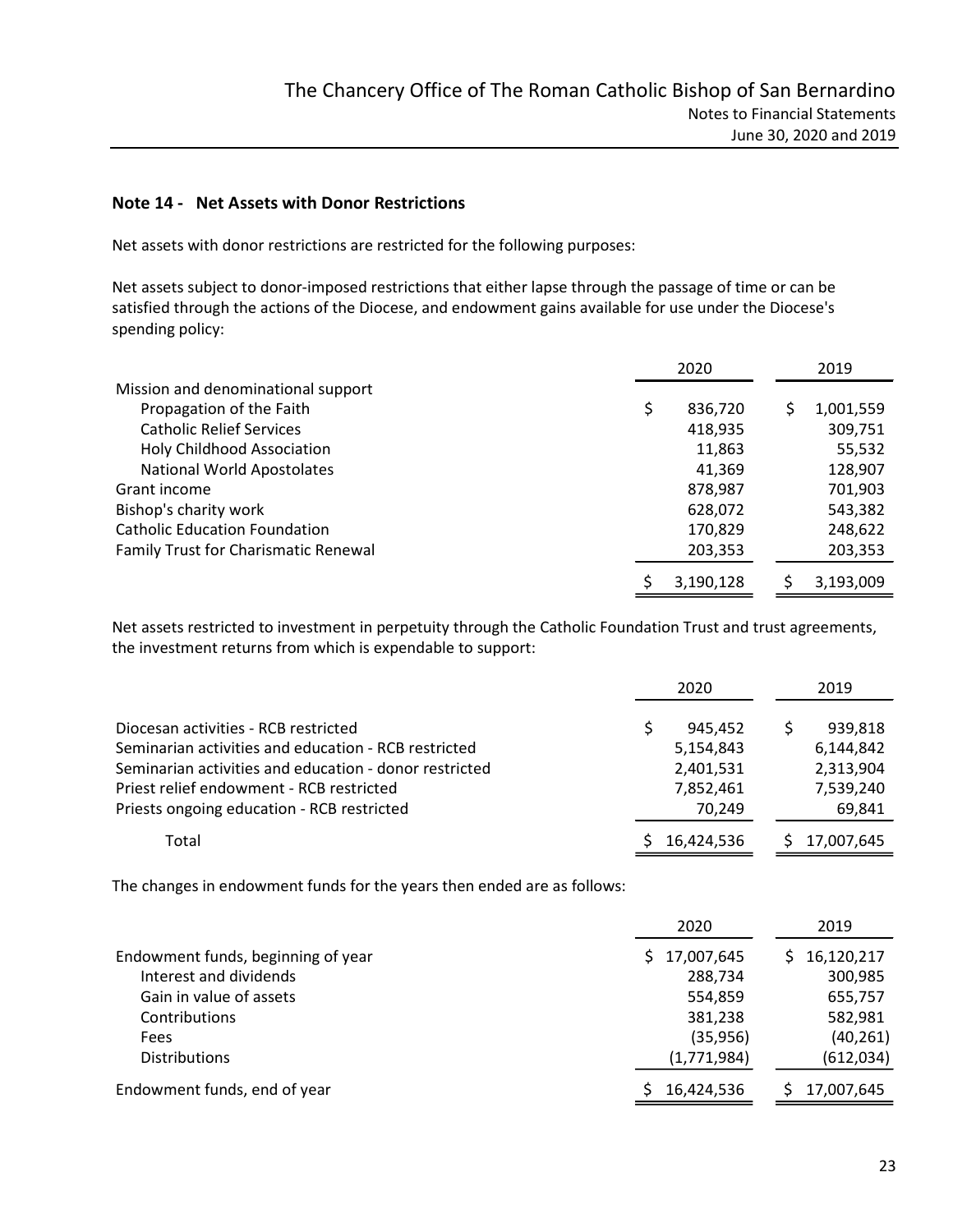From time to time, certain donor-restricted endowment funds may have fair values less than the amount required to be maintained by donors or by law (underwater endowments). The Diocese has interpreted UPMIFA to permit spending from underwater endowments in accordance with prudent measures required under law.

# Note 15 - Catholic Umbrella Pool

The Catholic Umbrella Pool (the Pool or CUP) was created as a self-insurance fund for certain (Arch) Dioceses of The Roman Catholic Church in North America. Effective July 1, 1987, the Pool provides excess liability coverage for its membership. The Pool is responsible for the following coverage, as described in their disclosure statement, for:

#### Liability (Occurrence Based):

Pool Members:

| July 1, 1987 to July 1, 1988       | \$3,700,000 in excess of \$1,300,000             |
|------------------------------------|--------------------------------------------------|
| July 1, 1988 to July 1, 1999       | \$3,500,000 in excess of \$1,500,000             |
| July 1, 1999 to July 1, 2002       | No exposure (reinsurance purchased)              |
| July 1, 2002 to July 1, 2003       | 46% of \$3,500,000 in excess of \$1,500,000      |
|                                    | 10% of \$15,500,000 in excess of \$5,000,000     |
| July 1, 2003 to January 1, 2005    | 50% of \$3,500,000 in excess of \$1,500,000      |
|                                    | 20% of \$15,500,000 in excess of \$5,000,000     |
| January 1, 2005 to January 1, 2007 | 74.995% of \$3,500,000 in excess of \$1,500,000  |
|                                    | 25% of \$15,500,000 in excess of \$5,000,000     |
| January 1, 2007 to January 1, 2013 | 74.996% of \$3,500,000 in excess of \$1,500,000  |
|                                    | 30% of \$15,500,000 in excess of \$5,000,000     |
| January 1, 2013 to January 1, 2014 | 74.998% of \$3,500,000 in excess of \$1,500,000  |
|                                    | 70.831% of \$3,500,000 in excess of \$1,500,000* |
|                                    | 40% of \$5,000,000 in excess of \$5,000,000      |
|                                    | 30% of \$10,500,000 in excess of \$10,000,000    |
| January 1, 2014 to January 1, 2019 | 75% of \$3,500,000 in excess of \$1,500,000      |
|                                    | (Includes Nursing Home Liability)                |
|                                    | 40% of \$5,000,000 in excess of \$5,000,000      |
|                                    | 30% of \$10,500,000 in excess of \$10,000,000    |
| January 1, 2019 to present         | 100% of \$3,500,000 in excess of \$1,500,000     |
|                                    | 75% of \$3,500,000 in excess of \$1,500,000*     |
|                                    | 40% of \$5,000,000 in excess of \$5,000,000      |
|                                    | 10% of \$10,500,000 in excess of \$10,000,000    |
| *Excess Nursing Home Liability     |                                                  |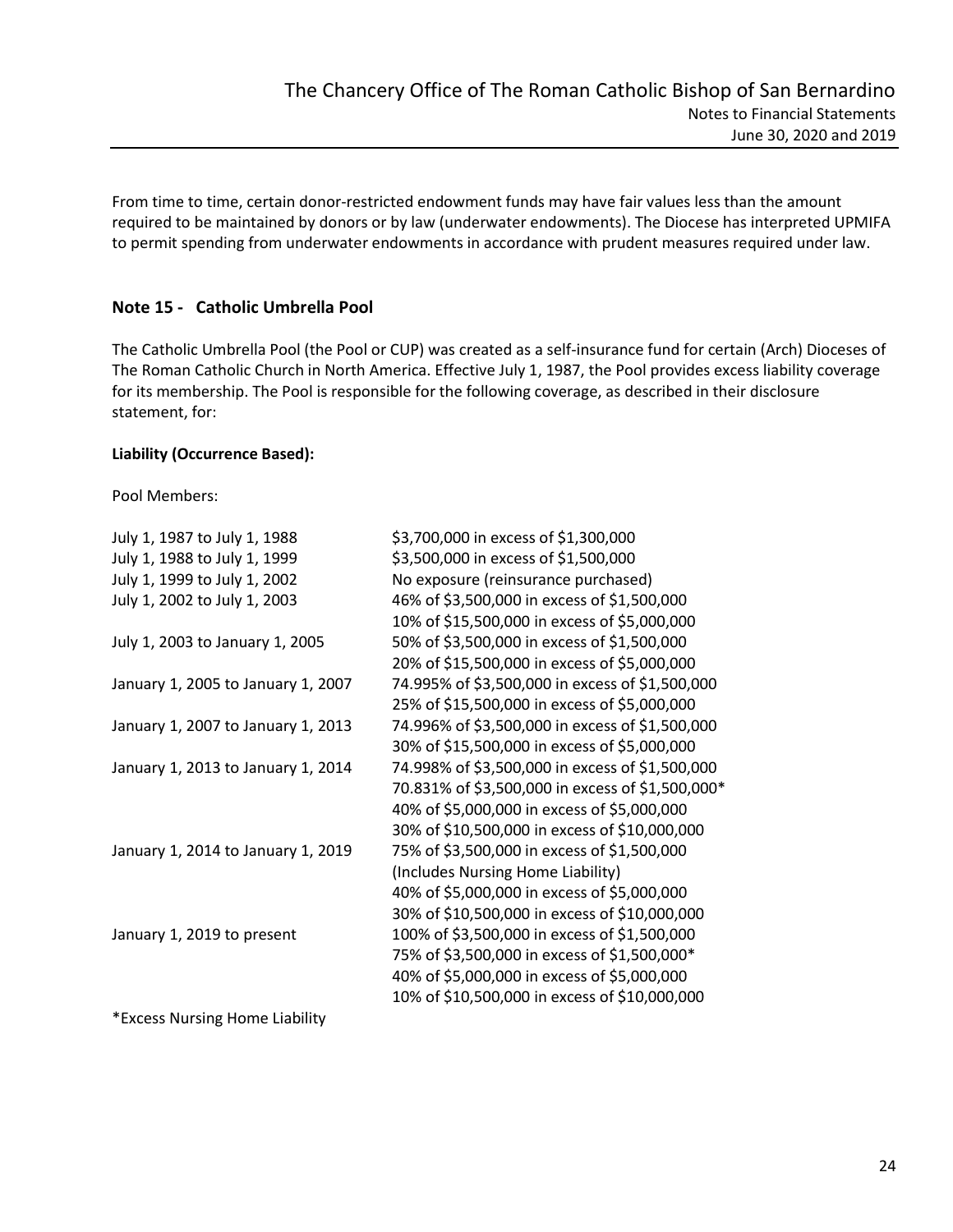All Certificates issued by the Society (after CUP or CUP II retention, if applicable):

| July 1, 2002 to July 1, 2003       | 10% of \$19,000,000 in excess of \$1,500,000  |
|------------------------------------|-----------------------------------------------|
| July 1, 2003 to January 1, 2005    | 20% of \$19,000,000 in excess of \$1,500,000  |
| January 1, 2005 to January 1, 2007 | 25% of \$19,000,000 in excess of \$1,500,000  |
| January 1, 2007 to January 1, 2013 | 30% of \$19,000,000 in excess of \$1,500,000  |
| January 1, 2013 to January 1, 2019 | 40% of \$8,500,000 in excess of \$1,500,000   |
|                                    | 30% of \$3,500,000 in excess of \$1,500,000*  |
|                                    | 30% of \$10,500,000 in excess of \$10,000,000 |
| January 1,2019 to present          | 40% of \$8,500,000 in excess of \$1,500,000   |
|                                    | 30% of \$3,500,000 in excess of \$1,500,000*  |
|                                    | 10% of \$10,500,000 in excess of \$10,000,000 |
|                                    |                                               |

\*Excess Nursing Home Liability

The Pool also participates at five percent for coverages in excess of \$500,000 to a limit of \$1,500,000 for certificates issued from July 1, 2007 to January 2012, and at ten percent for certificates issued from January 1, 2012 to January 1, 2013, and at forty percent for certificates issued after January 1, 2013.

Sexual Misconduct (Occurrence Based to July 1, 1990, Claims-Made Basis thereafter):

Pool Members (Occurrence Based):

July 1, 1987 to July 1, 1990 \$150,000 in excess of \$100,000

All Certificates issued by the Society (Claims-Made Basis):

July 1, 1990 to present 30% of \$3,500,000 in excess of \$1,500,000

These coverages are placed through the Catholic Mutual Relief Society of America and the Catholic Relief Insurance Company of America (CRIC), and include both Pool and non-Pool members. Member (Arch) Dioceses are liable for any losses beyond the Pool's responsibilities to fund such losses. A member may elect to obtain morality coverage outside the Pool with the approval of the Board of Trustees.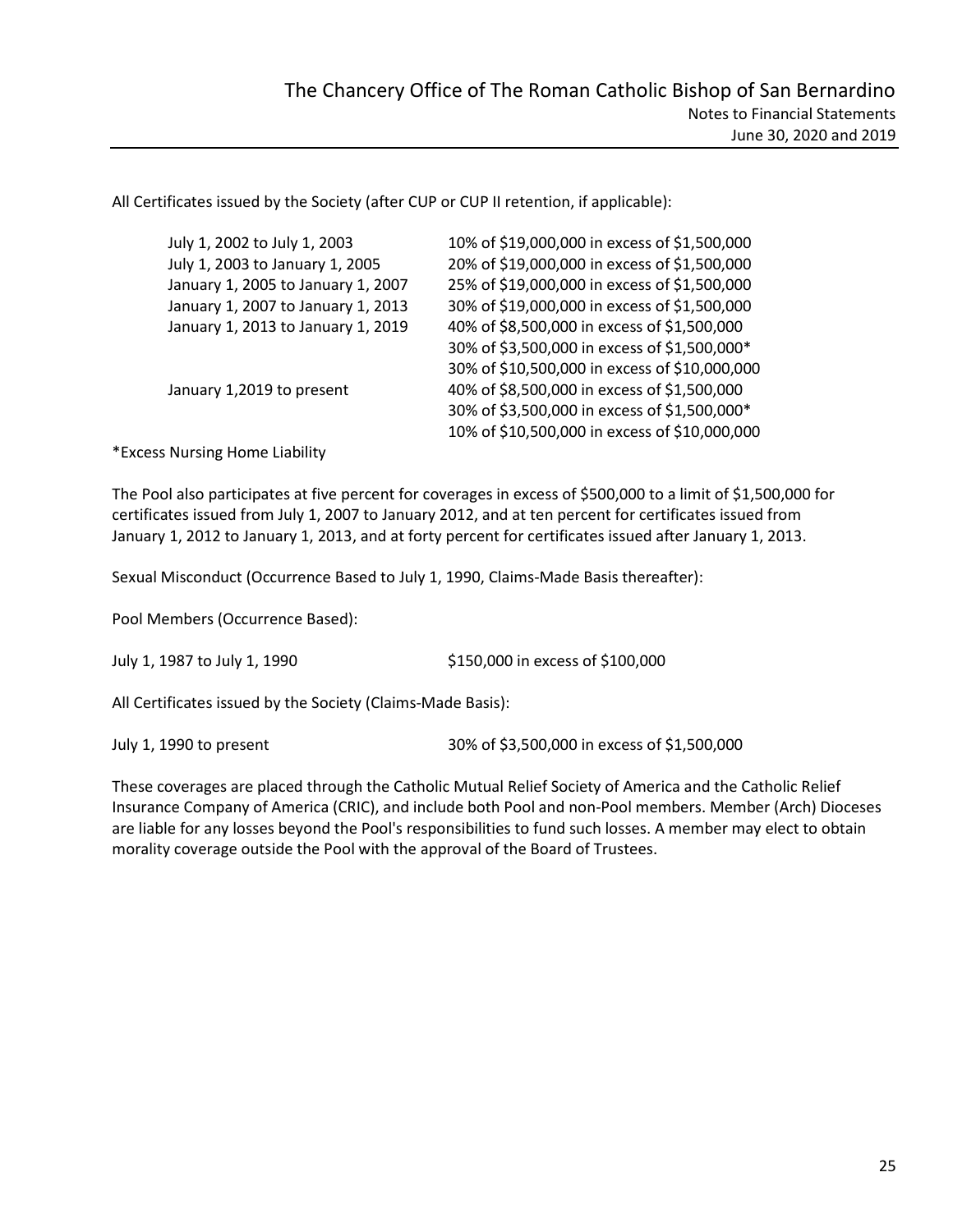# Note 16 - Operating Leases

The Diocese leases various office equipment with lease terms that expire through 2025. Annual lease payments range from approximately \$4,471 to \$46,548.

The lease payments for the year ended June 30, 2020, were \$96,569.

The following is a summary of future minimum rental payments for operating leases that have initial or remaining no cancelable terms in excess of one year as of June 30, 2020:

| Fiscal Year Ending June 30, | Lease<br>Payments |
|-----------------------------|-------------------|
| 2021                        | \$<br>91,865      |
| 2022                        | 107,423           |
| 2023                        | 103,697           |
| 2024                        | 98,397            |
| 2025                        | 46,548            |
|                             | 447,930<br>S      |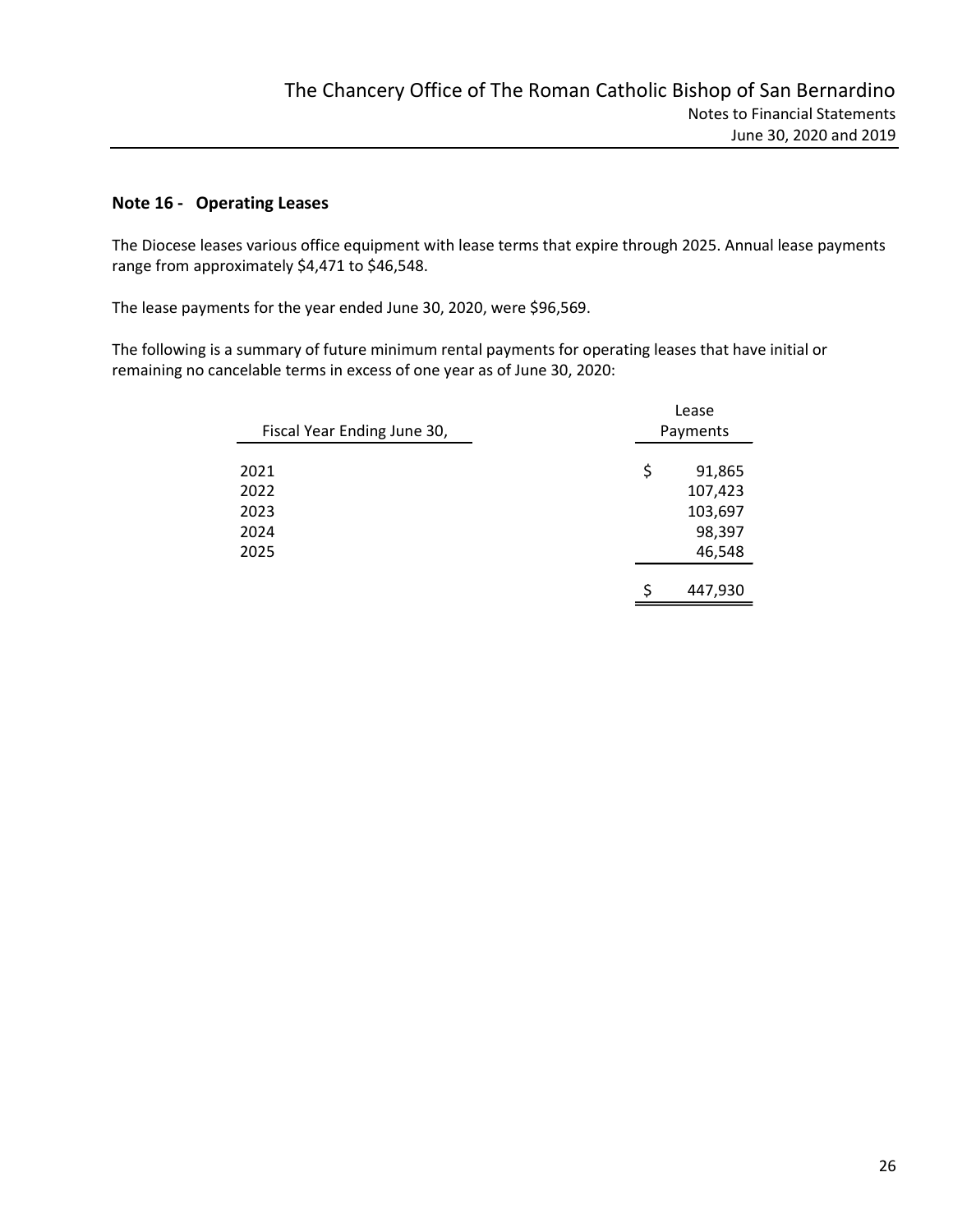# Note 17 - Functional Expense

The following schedule presents the natural classification of expenses by function for the years ended June 30, 2020 and 2019:

|                                              |                      |                          |                                                                                |                                      |                          |                                   | Management and<br>Administrative |                          |                                                    |                          |                    |
|----------------------------------------------|----------------------|--------------------------|--------------------------------------------------------------------------------|--------------------------------------|--------------------------|-----------------------------------|----------------------------------|--------------------------|----------------------------------------------------|--------------------------|--------------------|
|                                              | Pastoral<br>Services | Education                | Progrm<br>Religious<br>Personnel                                               | Ministries<br>and Social<br>Services | Grants, and<br>Donations | <b>Total Program</b>              | Diocesan<br>Administration       | Insurances               | Total<br>Manangement<br>and<br>Administration      | Fundraising              | Total              |
| Personnel costs                              | \$3,378,565          | \$2,171,022              | \$955,317                                                                      | \$1,977,722                          | \$4,710                  | \$8,487,336                       | \$3,208,411                      | \$4,295,555              | \$7,503,966                                        | \$227,742                | \$16,219,044       |
| Contract services<br>Facility, construction  | 93,096               | 29,238                   | $\overline{\phantom{a}}$                                                       | 68,501                               |                          | 190,835                           | 951,688                          | 5,276                    | 956,964                                            | 76,984                   | 1,224,783          |
| and equipment costs<br>Office, printing, and | 697,959              | 76,575                   | 97,425                                                                         | 450,841                              | 37,714                   | 1,360,514                         | 109,524                          | 2,497,993                | 2,607,517                                          | 8,438                    | 3,976,469          |
| other expenses<br>Seminarian expense,        | 668,407              | 139,851                  | 30,947                                                                         | 858,366                              | 53,007                   | 1,750,578                         | 747,725                          | 345,111                  | 1,092,836                                          | 304,856                  | 3,148,270          |
| education, and travel                        | 186,342              | 335,299                  | 998,381                                                                        | 98,242                               | 3,190                    | 1,621,454                         | 32,094                           | 119,453                  | 151,547                                            | 16,243                   | 1,789,244          |
| Special events<br>Donations, gifts,          | 112,244              | 192,142                  | 210,777                                                                        | 92,331                               |                          | 607,494                           | 11,763                           | $\overline{\phantom{a}}$ | 11,763                                             | 378,356                  | 997,613            |
| charity, and subsidies<br>Diocesan dues and  |                      | 30                       | $\overline{\phantom{a}}$                                                       | $\sim$                               | 963,415                  | 963,445                           |                                  |                          |                                                    | $\overline{\phantom{a}}$ | 963,445            |
| assessments<br>Interest expense              |                      | $\overline{\phantom{a}}$ | $\overline{\phantom{a}}$                                                       | $\overline{\phantom{a}}$<br>3,300    |                          | $\overline{\phantom{a}}$<br>3,300 | 457,179<br>196,666               | $\sim$                   | 457,179<br>196,666                                 |                          | 457,179<br>199,966 |
| Total expenses                               |                      |                          | $$5,136,613$ $$2,944,157$ $$2,292,847$ $$3,549,303$ $$1,062,036$ $$14,984,956$ |                                      |                          |                                   | $$5,715,050$ \$                  |                          | 7,263,388 \$ 12,978,438 \$ 1,012,619 \$ 28,976,013 |                          |                    |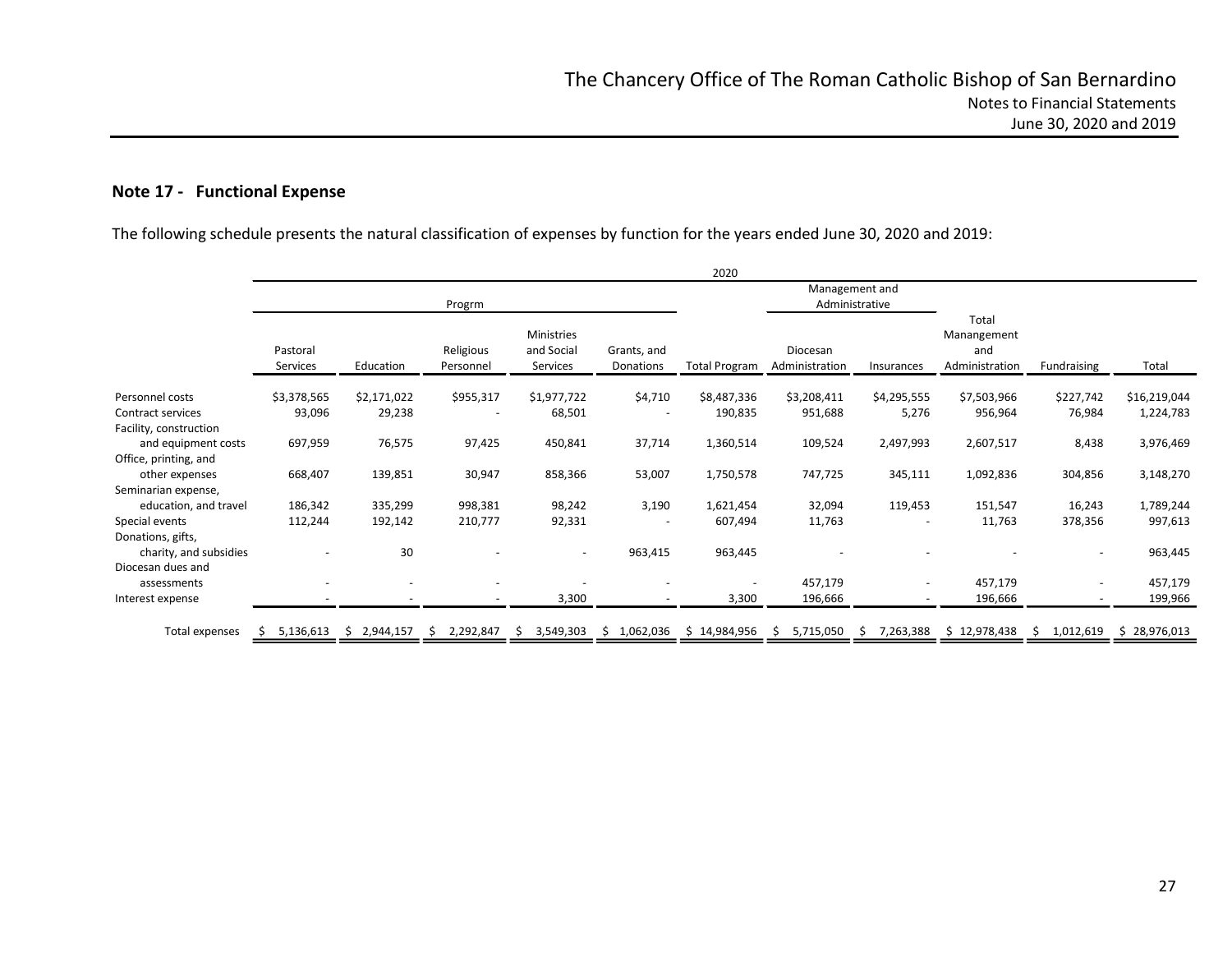|                                              |                                    |                            | Program                |                                      |                          | 2019                               | Management and<br>Administrative |                          |                                               |                          |                       |
|----------------------------------------------|------------------------------------|----------------------------|------------------------|--------------------------------------|--------------------------|------------------------------------|----------------------------------|--------------------------|-----------------------------------------------|--------------------------|-----------------------|
|                                              | Pastoral<br>Services               | Education                  | Religious<br>Personnel | Ministries<br>and Social<br>Services | Grants, and<br>Donations | <b>Total Program</b>               | Diocesan<br>Administration       | Insurances               | Total<br>Manangement<br>and<br>Administration | Fundraising              | Total                 |
| Personnel costs                              | 3,258,439<br>Ŝ.                    | 2,540,449<br><sup>\$</sup> | 951,481<br>-Ś          | 1,860,873 \$<br>S.                   | $\sim$                   | 8,611,242                          | 3,095,304<br>Ŝ.                  | 4,173,044<br>Ŝ.          | 7,268,348<br>S                                | 223,809<br>- \$          | \$16,103,399          |
| Contract services<br>Facility, construction  | 90,196                             | 50,609                     | 1,968                  | 52,281                               | $\overline{\phantom{a}}$ | 195,054                            | 371,043                          | 19,119                   | 390,162                                       | 66,939                   | 652,155               |
| and equipment costs<br>Office, printing, and | 873,943                            | 121,663                    | 84,020                 | 509,848                              | 11,121                   | 1,600,595                          | 248,780                          | 2,420,054                | 2,668,834                                     | 12,798                   | 4,282,227             |
| other expenses<br>Seminarian expense,        | 516,966                            | 126,256                    | 29,463                 | 352,525                              | 774                      | 1,025,984                          | 555,131                          | 301,156                  | 856,287                                       | 363,748                  | 2,246,019             |
| education, and travel                        | 241,851                            | 380,653                    | 1,028,704              | 142,808                              | 154                      | 1,794,170                          | 46,133                           | 116,724                  | 162,857                                       | 22,341                   | 1,979,368             |
| Special events<br>Donations, gifts,          | 122,516                            | 150,177                    | 316,676                | 186,996                              | $\overline{\phantom{a}}$ | 776,365                            | 3,820                            | 19                       | 3,839                                         | 264,678                  | 1,044,882             |
| charity, and subsidies<br>Diocesan dues and  | $\overline{\phantom{a}}$           | 550                        | 10,764                 | 650,000                              | 1,552,676                | 2,213,990                          |                                  |                          |                                               | $\overline{\phantom{a}}$ | 2,213,990             |
| assessments<br>Interest expense              | $\overline{\phantom{a}}$<br>70,887 | $\overline{\phantom{a}}$   |                        | $\overline{\phantom{a}}$<br>3,300    |                          | $\overline{\phantom{a}}$<br>74,187 | 439,032<br>174,823               | $\overline{\phantom{a}}$ | 439,032<br>174,823                            |                          | 439,032<br>249,010    |
| <b>Total Expenses</b>                        | 5,174,798<br>S.                    | \$3,370,357                | 2,423,076 \$<br>S.     |                                      | 3,758,631 \$ 1,564,725   | \$16,291,587                       | 4,934,066<br>\$                  | -S                       | 7,030,116 \$ 11,964,182                       | - 5                      | 954,313 \$ 29,210,082 |